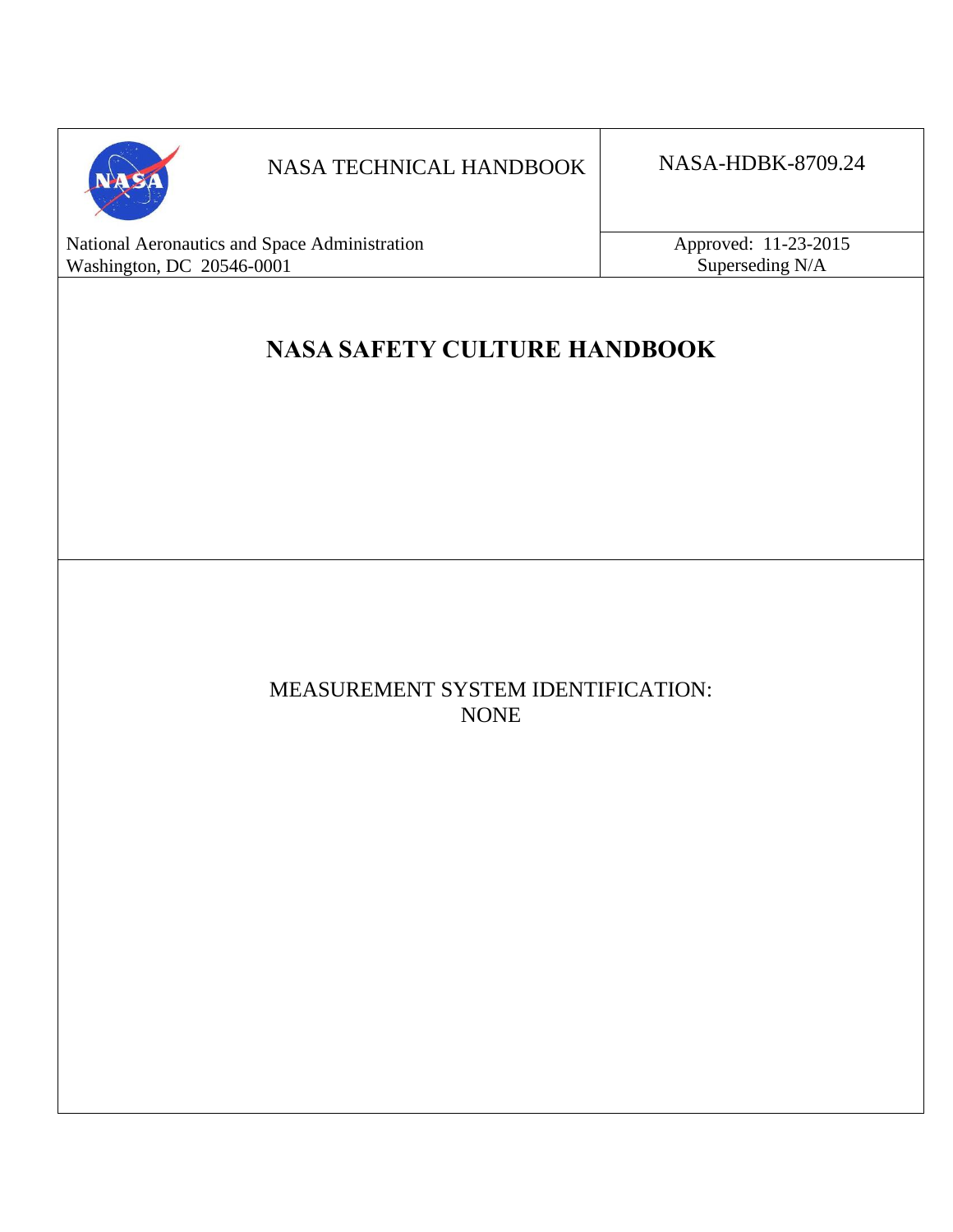# DOCUMENT HISTORY LOG

| <b>Status</b>   | Document | <b>Approval Date</b> | Description                                  |
|-----------------|----------|----------------------|----------------------------------------------|
|                 | Revision |                      |                                              |
| <b>Baseline</b> |          | 11-23-2015           | <b>Initial Release</b>                       |
|                 |          |                      | Revalidated with change. There have been     |
| Change          |          | $02 - 25 - 2021$     | changes to the NASA Safety Culture Program.  |
|                 |          |                      | These changes are reflected in this version. |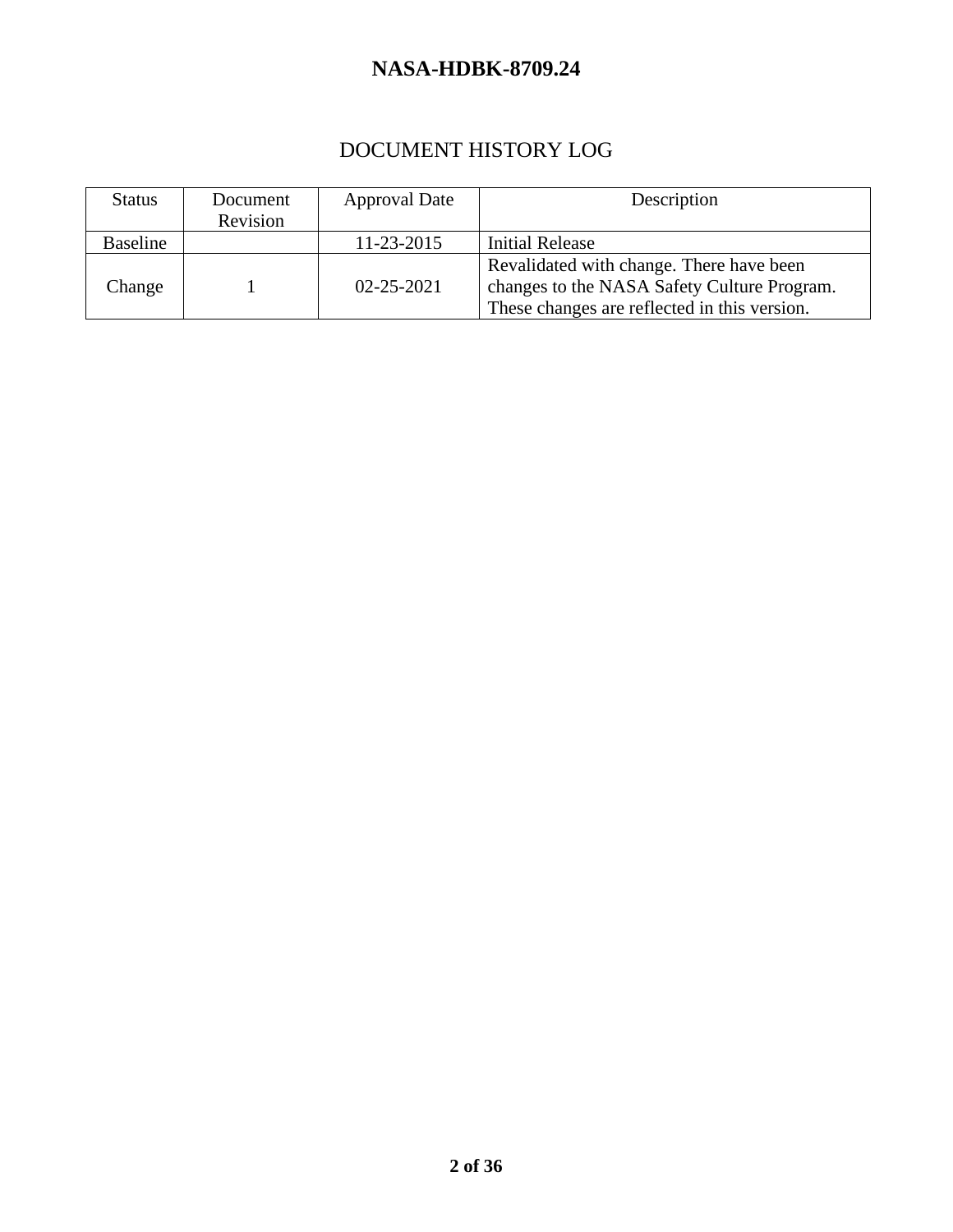#### **FOREWORD**

This Handbook is published by the National Aeronautics and Space Administration (NASA) as a guidance document on the NASA Safety Culture Program. In addition, this Handbook defines the development of the NASA Safety Culture Model, the implementation of the NASA Safety Culture Program, and related information on how to implement safety culture at the NASA Centers. It provides references and other types of guidance information that may help the Government or its Contractors in the implementation of safety culture at NASA.

This Handbook is approved for use by NASA Headquarters and NASA Centers, including Component Facilities and Technical and Service Support Centers.

Terrence W. Wilcutt NASA Chief, Safety and Mission Assurance

 $\frac{1}{2}$  Approval Date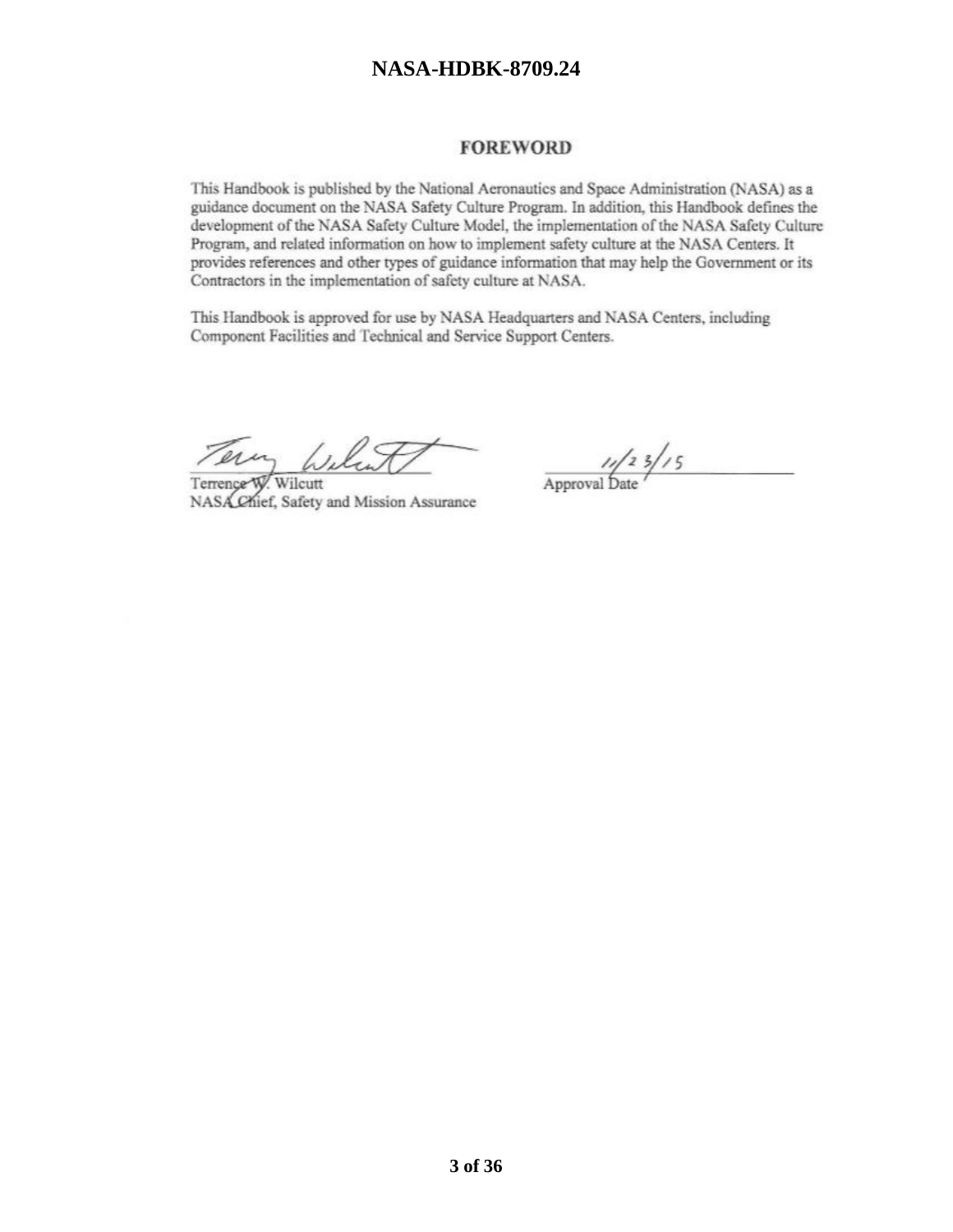# **TABLE OF CONTENTS**

#### **SECTION**

### **PAGE**

| 1.               |                                                      |  |  |
|------------------|------------------------------------------------------|--|--|
| 1.1              |                                                      |  |  |
| 1.2              |                                                      |  |  |
| 1.3              |                                                      |  |  |
|                  |                                                      |  |  |
| 2.               |                                                      |  |  |
| 2.1              |                                                      |  |  |
| 2.2              |                                                      |  |  |
| 2.2.1            |                                                      |  |  |
| 2.2.2            |                                                      |  |  |
|                  |                                                      |  |  |
| 3.               |                                                      |  |  |
| 3.1              |                                                      |  |  |
| 3.2              |                                                      |  |  |
|                  |                                                      |  |  |
|                  |                                                      |  |  |
| $\overline{4}$ . |                                                      |  |  |
|                  |                                                      |  |  |
| 5.               |                                                      |  |  |
|                  |                                                      |  |  |
| 6.               | NASA SAFETY CULTURE AS RELATES TO NASA CORE VALUES11 |  |  |
| 6.1              |                                                      |  |  |
| 6.1.1            |                                                      |  |  |
| 6.2              |                                                      |  |  |
| 6.2.1            |                                                      |  |  |
|                  |                                                      |  |  |
| 7.               |                                                      |  |  |
| 7.1              |                                                      |  |  |
| 7.1.1            |                                                      |  |  |
| 7.2              |                                                      |  |  |
| 7.2.1            |                                                      |  |  |
| 7.2.2            |                                                      |  |  |
| 7.2.3            |                                                      |  |  |
| 7.3              |                                                      |  |  |
| 7.3.1            |                                                      |  |  |
| 7.3.2            |                                                      |  |  |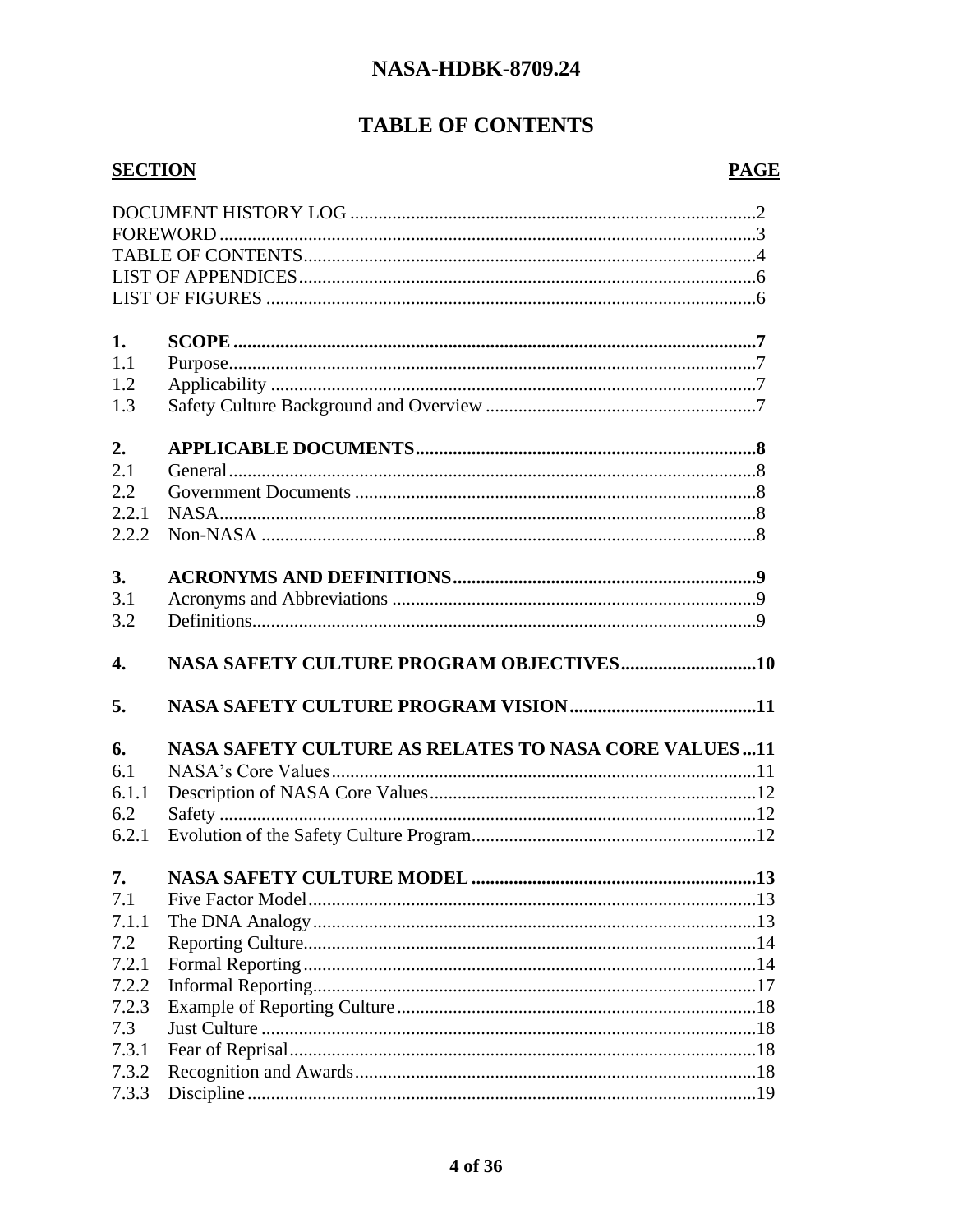| 7.3.4 |  |
|-------|--|
| 7.3.5 |  |
| 7.4   |  |
| 7.4.1 |  |
| 7.4.2 |  |
| 7.5   |  |
| 7.5.1 |  |
| 7.5.2 |  |
| 7.5.3 |  |
| 7.5.4 |  |
| 7.5.5 |  |
| 7.5.6 |  |
| 7.6   |  |
| 7.6.1 |  |
| 7.6.2 |  |
|       |  |
| 8.    |  |
| 8.1   |  |
| 8.2   |  |
| 8.2.1 |  |
| 8.2.2 |  |
| 8.2.3 |  |
| 8.3   |  |
| 8.3.1 |  |
| 8.3.2 |  |
| 8.4   |  |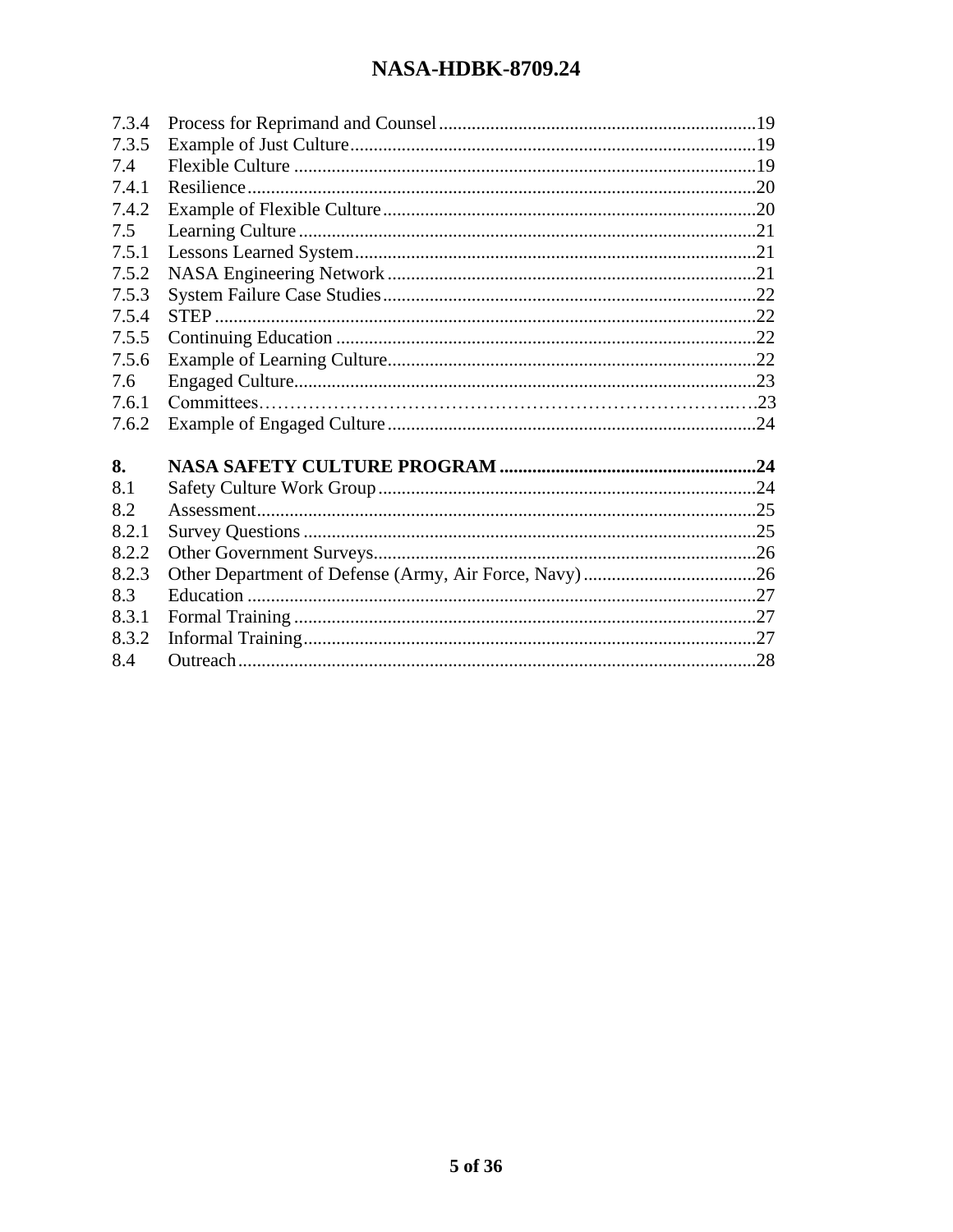# **LIST OF APPENDICES**

#### **APPENDIX PAGE**

# **LIST OF FIGURES**

#### **FIGURE PAGE**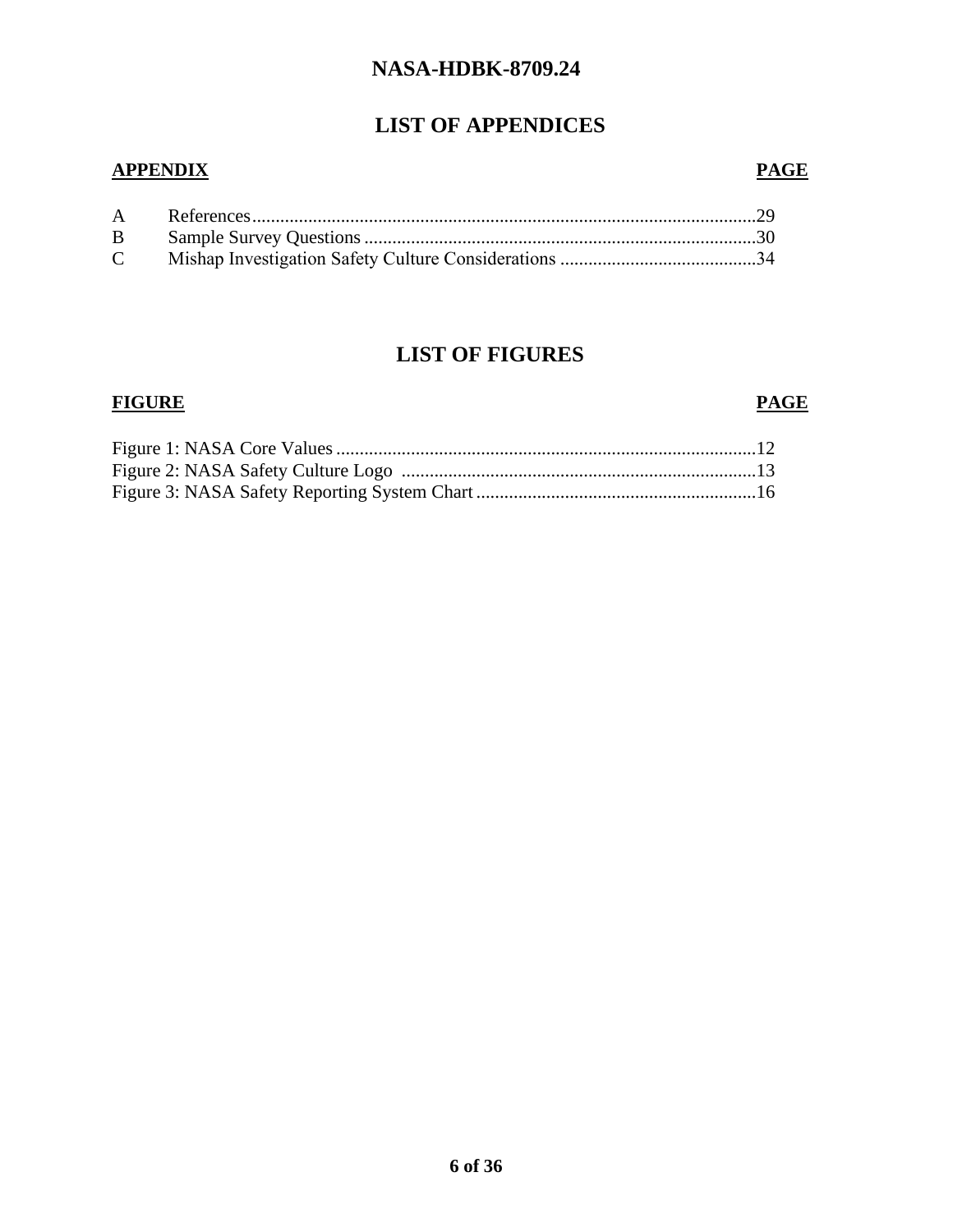# **NASA SAFETY CULTURE HANDBOOK**

# **1. SCOPE**

#### **1.1 Purpose**

This Handbook defines the main elements of the NASA Safety Culture Program. It contains guidance on the development, implementation, sustainment, growth, and practice of Safety Culture at the Center level. It also presents the NASA Safety Culture Model, describes the Safety Culture Survey (SCS) process, and outlines training and other related resources to support the practices of Safety Culture throughout NASA.

#### **1.2 Applicability**

This Handbook applies to all NASA stakeholders: personnel (Civil Service and Contractor), NASA Headquarters (HQ), NASA Centers, Component Facilities, and Technical & Service Support Centers. This Handbook also applies to the Jet Propulsion Laboratory and/or to other Contractors; grants recipients; or parties to agreements to the extent specified or referenced in their contracts, grants, or agreements.

#### **1.3 Safety Culture Background and Overview**

Throughout its history, NASA's has demonstrated a culture highlighted by outstanding technical and scientific achievement. However, at times the Agency also experienced failures and mishaps. These events created an awareness of the need to continually make cultural improvements and learn from the past. After the *Columbia* mishap in 2003, NASA decision-makers re-committed to transform its organizational Safety Culture. The Agency initiated a variety of efforts to return to flight in 2004. The NASA Aerospace Safety Advisory Panel (ASAP) made comments regarding the need for Safety Culture improvements in all annual reports. In 2009, the NASA Office of Safety and Mission Assurance (OSMA) established and chartered a Safety Culture Program. Program elements included Assessment, Education, Engagement, Guidance, and Resources (Media and Tools). The Safety Culture program manager created and leads the Agency Safety Culture Working Group (SCWG), for inclusions and representation of all Agency organizations to "Promote and sustain a strong Safety Culture at all levels of the Agency."

After reviewing various Safety Culture models, the SCWG selected the widely recognized Safety Culture Model based on Dr. James Reason's five factors of Safety Culture. The SCWG developed the NASA Safety Culture Model (detailed in Section 7) based on the five factors of Reporting Culture, Just Culture, Flexible Culture, Learning Culture, and Engaged Culture. The NASA Safety Culture Model forms the basis for Safety Culture training sessions, presentations, poster sessions, literature, and events at every Center. NASA leadership recognizes the importance of a strong Safety Culture and supports all efforts to promote the five factors approach.

Since its founding in 2009, the NASA Safety Culture Program evolved into an integral part of the Safety and Mission Assurance (SMA) Program throughout the Agency. From the beginning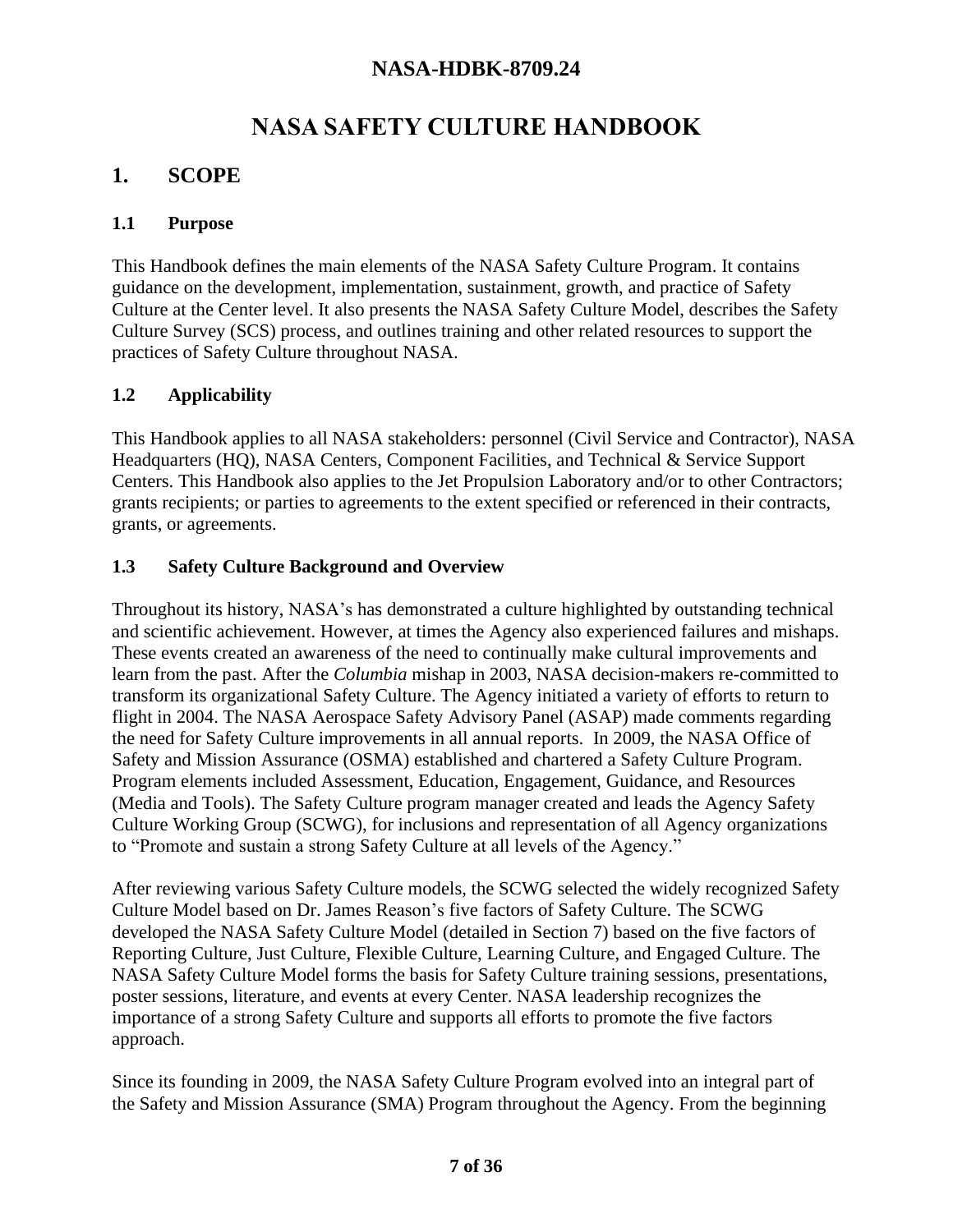of the SCS, Feedback received from the survey provided information and understanding for needed improvements to the safety, health, and mission assurance efforts at the Programs and Institutional level. It is now a well-accepted, integrated, and anticipated tool across the Agency for leaders, managers, supervisors and employees.

# **2. APPLICABLE DOCUMENTS**

#### **2.1 General**

The documents listed in this section are applicable to the guidance in this Handbook. The latest issuances of cited documents apply unless specific versions are designated.

#### **2.2 Government Documents**

#### **2.2.1 NASA Documents**

| <b>NPD 1000.0</b> | NASA Governance and Strategic Management Handbook                                                     |
|-------------------|-------------------------------------------------------------------------------------------------------|
| <b>NPD 8700.1</b> | <b>NASA Policy for Safety and Mission Success</b>                                                     |
| <b>NPR 7120.5</b> | NASA Space Flight Program and Project Management Requirements                                         |
| <b>NPR 8621.1</b> | NASA Procedural Requirements for Mishap and Close Call Reporting,<br>Investigating, and Recordkeeping |
| <b>NPR 8705.6</b> | Safety and Mission Assurance (SMA) Audits, Reviews, and Assessments                                   |
| <b>NPR 8715.1</b> | NASA Occupational Safety and Health Programs                                                          |
|                   | NASA-STD 8709.22 Safety and Mission Assurance Acronyms, Abbreviations, and Definitions                |

#### **2.2.2 Non-NASA Documents**

- 29 CFR 1960 Basic Program Elements for Federal Employee Occupational Safety and Health
- DOE G 450.4-1B Integrated Safety Management System Guide (Volume 1) for use with Safety Management System Policies
- JPDO Paper 08-10 Safety Culture Improvement Resource Guide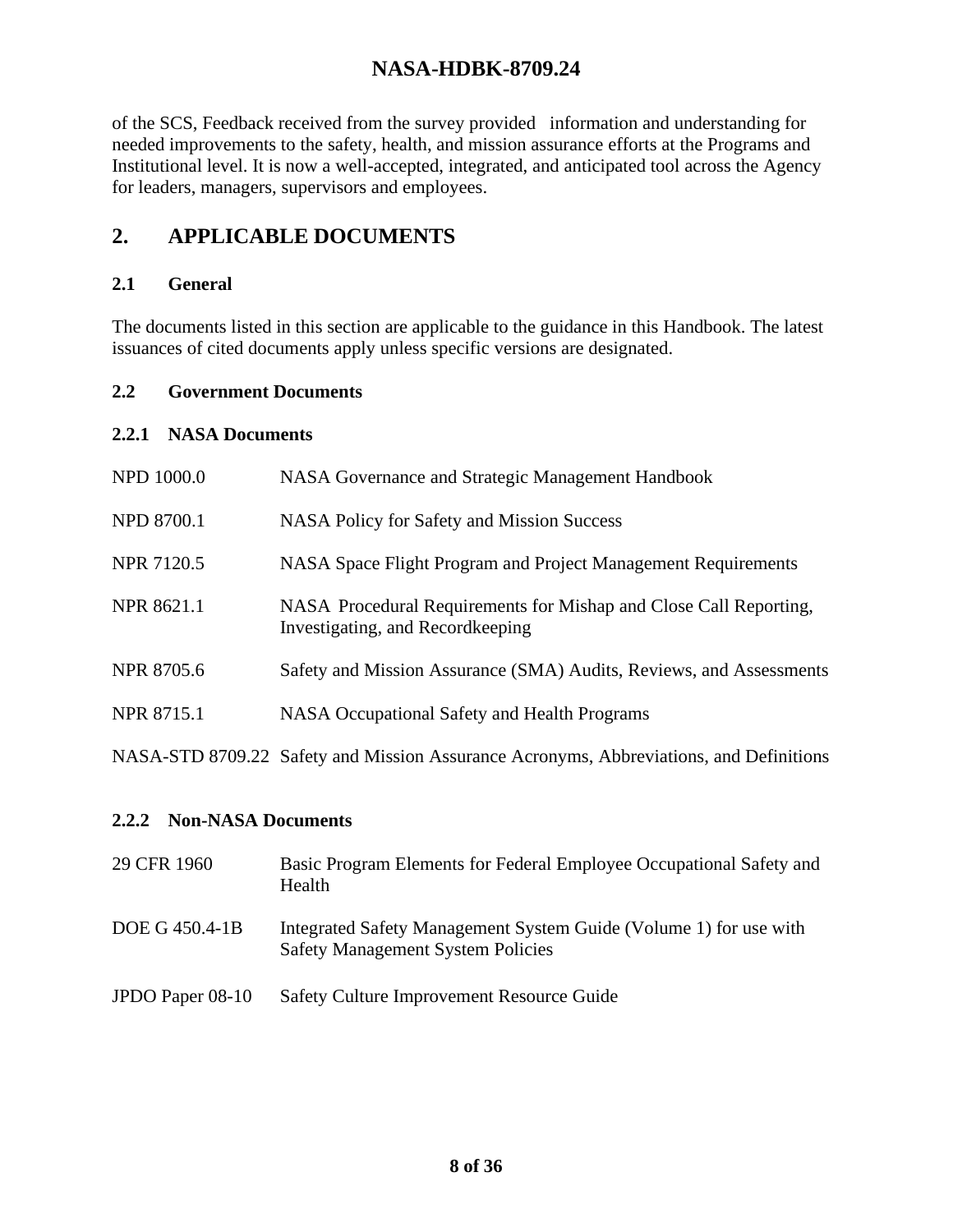## **3. ACRONYMS AND DEFINITIONS**

#### **3.1 Acronyms and Abbreviations**

| <b>AFCMRS</b> | Air Force Combined Mishap Reduction System                       |
|---------------|------------------------------------------------------------------|
| ARAP          | Army Readiness Assessment Program                                |
| <b>CSA</b>    | <b>Command Safety Assessment</b>                                 |
| <b>DASHO</b>  | Designated Agency Safety and Health Official                     |
| <b>DNA</b>    | Deoxyribonucleic Acid                                            |
| DoD           | Department of Defense                                            |
| HQ            | Headquarters                                                     |
| <b>IPA</b>    | <b>Intergovernmental Personnel Acts</b>                          |
| <b>JPDO</b>   | Joint Planning and Development Office                            |
| <b>JSC</b>    | <b>Johnson Space Center</b>                                      |
| <b>KSC</b>    | <b>Kennedy Space Center</b>                                      |
| <b>MCAS</b>   | Maintenance Climate Assessment Survey                            |
| <b>NASA</b>   | National Aeronautics and Space Administration                    |
| <b>NRC</b>    | <b>Nuclear Regulatory Commission</b>                             |
| <b>NSC</b>    | <b>NASA Safety Center</b>                                        |
| <b>NMIS</b>   | <b>NASA Mishap Information System</b>                            |
| <b>NSRS</b>   | <b>NASA Safety Reporting System</b>                              |
| <b>OIG</b>    | Office of the Inspector General                                  |
| <b>OCHMO</b>  | Office of the Chief Health and Medical Officer                   |
| <b>OSHA</b>   | Occupational Safety and Health Administration                    |
| <b>OSMA</b>   | Office of Safety and Mission Assurance                           |
| <b>POC</b>    | Point of Contact                                                 |
| <b>SATERN</b> | System for Administration, Training, and Education Resources for |
|               | <b>NASA</b>                                                      |
| <b>SCS</b>    | <b>Safety Culture Survey</b>                                     |
| <b>SCWG</b>   | Safety Culture Working Group                                     |
| <b>SMA</b>    | <b>Safety and Mission Assurance</b>                              |
| <b>STEP</b>   | <b>SMA Technical Excellency Program</b>                          |
| <b>VPP</b>    | <b>Voluntary Protection Program</b>                              |

#### **3.2 Definitions**

Safety Freedom from those conditions that can cause death, injury, occupational illness; damage to or loss of equipment or property; or damage to the environment. In a risk-informed context, safety is an overall mission and program condition that provides sufficient assurance that accidents will not result from the mission execution or program implementation or, if they occur, their consequences will be mitigated. This assurance is established by means of the satisfaction of a combination of deterministic criteria and risk criteria. The term "safety" broadly includes human safety (public and workforce), environmental safety, and asset safety.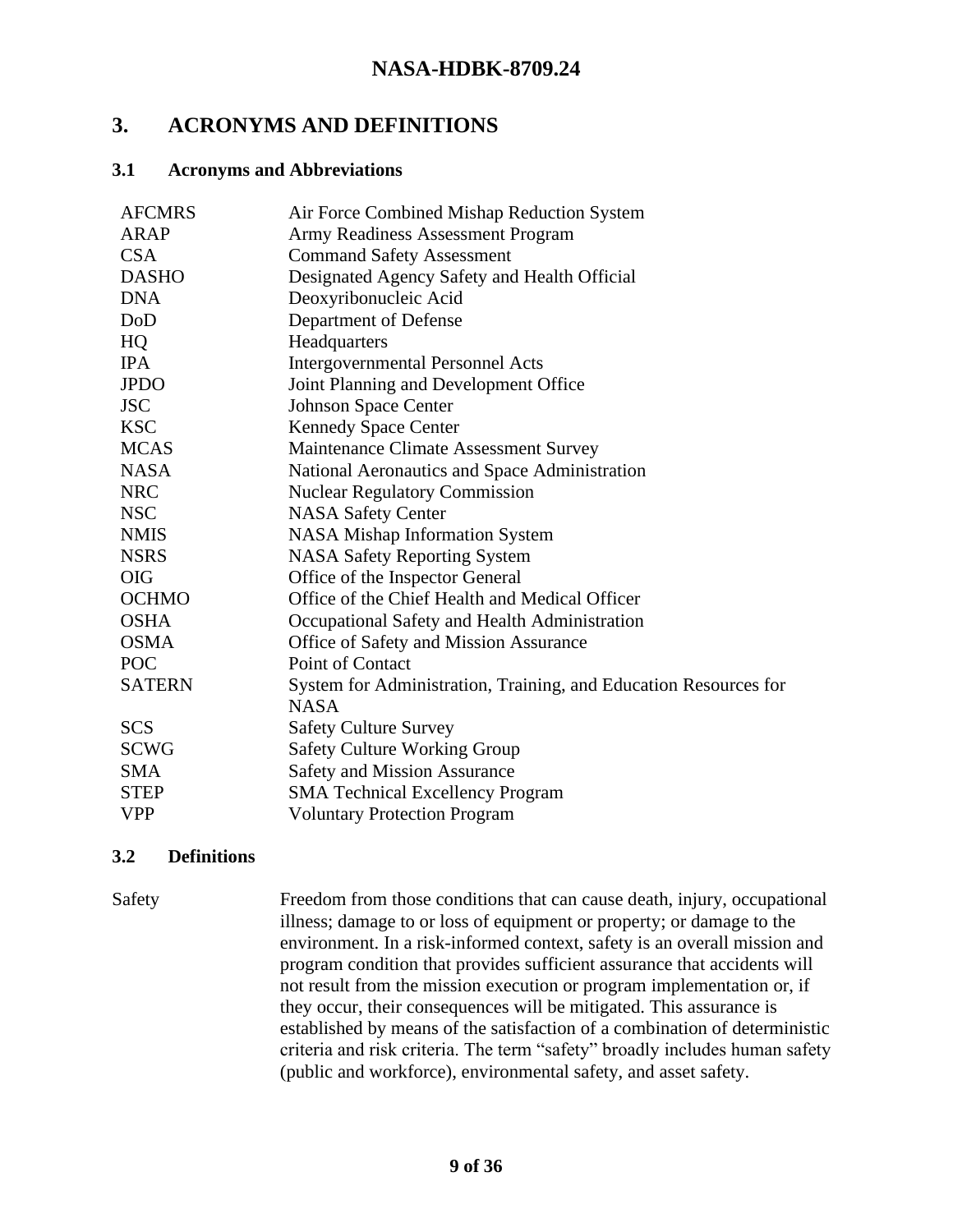| <b>Safety Culture:</b>    | Safety Culture is the value placed on safety, as demonstrated by people's<br>behavior. It is the way safety is perceived, valued, and prioritized in an<br>organization. It reflects the commitment to safety at all levels in an<br>organization. It's also described as "how an organization behaves when no<br>one is watching." Safety Culture is expressed and observed via individual<br>and group attitudes and behavior, as well as organizational processes.                                         |
|---------------------------|---------------------------------------------------------------------------------------------------------------------------------------------------------------------------------------------------------------------------------------------------------------------------------------------------------------------------------------------------------------------------------------------------------------------------------------------------------------------------------------------------------------|
| <b>Reporting Culture:</b> | We report our concerns. In a Reporting Culture, everyone is encouraged<br>to report safety concerns. An atmosphere of trust exists between<br>leadership and employees, with employees knowing that important<br>information will be heard and acted upon appropriately. No one should<br>ever be afraid to speak up; it could save a life.                                                                                                                                                                   |
| Just Culture:             | We treat each other fairly. A Culture that is Just balances the need for<br>discipline when warranted with rewards when earned. People clearly<br>understand acceptable and unacceptable behaviors. There's a sense of<br>fairness in how business is conducted for everyone. In a Just Culture,<br>those in authority do not "shoot the messenger" for bringing up safety<br>concerns.                                                                                                                       |
| <b>Flexible Culture:</b>  | We change to meet new demands. A Flexible Culture is one that builds in<br>resilience from the beginning. It enables an organization to adapt to<br>unforeseen developments and make changes based on incoming trend<br>information. It also allows an organization to push past obstacles when<br>something new or different happens. In a Flexible Culture, operations<br>aren't disrupted by additional demands, but continues to operate in a<br>steady state to successfully complete the mission.       |
| Learning Culture:         | We learn from our successes and our mistakes. In a Learning Culture,<br>employees collect, assess and share information, both formally and<br>informally. That includes continuing education programs such as<br>SATERN and the Safety and Mission Assurance Technical Excellence<br>Program (STEP), as well as resources on the NASA Engineering Network<br>and NASA Safety Center (NSC) Web sites. It is important for employees<br>to learn from their experiences and apply that knowledge to their jobs. |
| <b>Engaged Culture:</b>   | Everyone does their part. An Engaged Culture ties together the other four<br>cultures. Regardless of status or occupation, all NASA employees actively<br>participate in safely accomplishing the agency's mission. The key is<br>having engaged leaders and employees who demonstrate they value safety<br>and get involved.                                                                                                                                                                                 |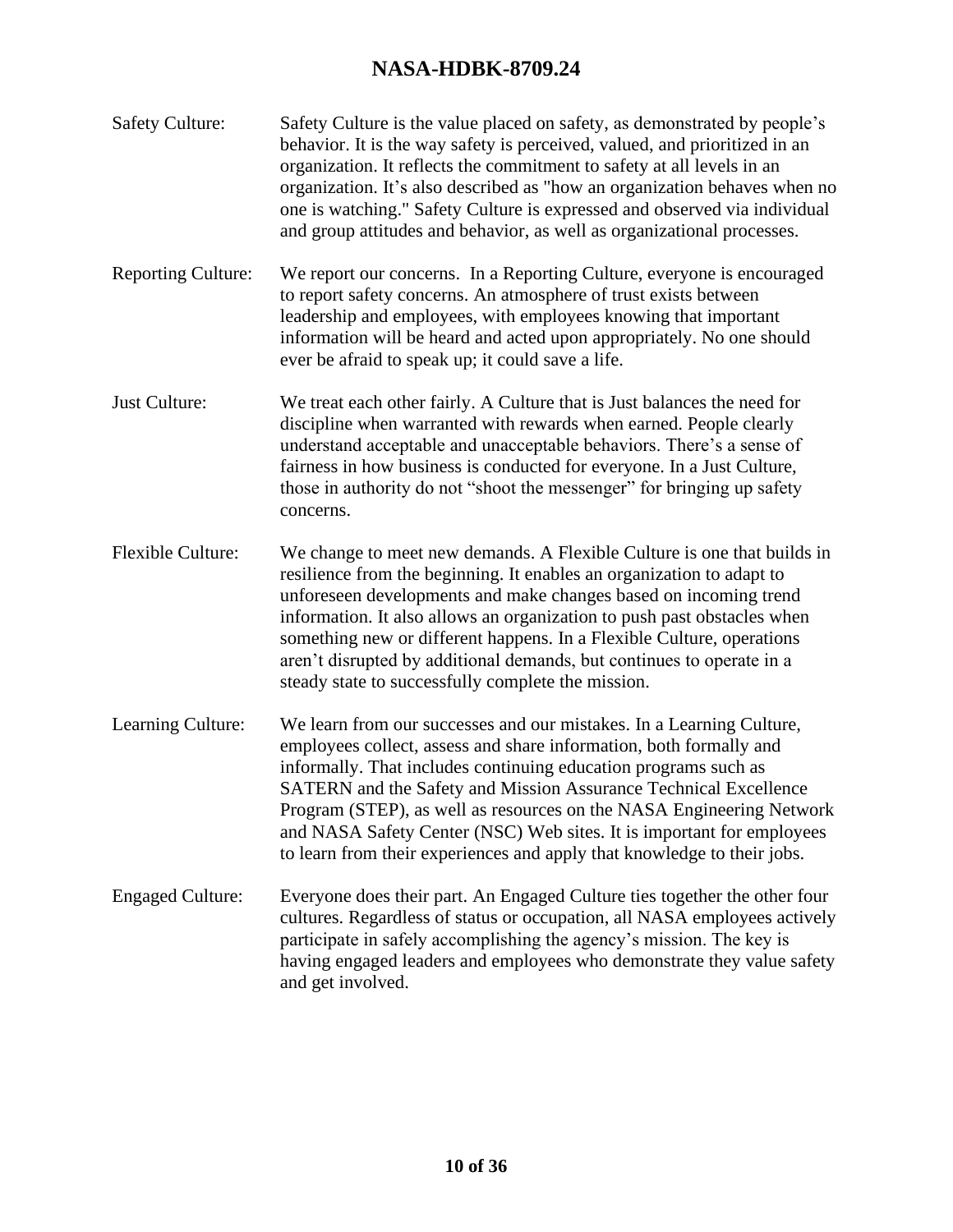# **4. NASA SAFETY CULTURE PROGRAM OBJECTIVES**

The NASA Safety Culture Program includes multiple objectives to create a culture where:

- Leadership regularly engages and communicates safety as a core value.
- Management and employees share common goals of creating a safe and healthful workplace. Employees know how to report concerns and do so when warranted
- Supervisors listen and respond appropriately to employees' concerns.
- Management and supervisors' value and recognize hazard and incident reporting.
- All employees work toward and environment of open communication where retaliation for raising a safety concern is not condoned or tolerated.
- Changes are well managed with data-driven inputs, thoughtful execution and communication of rationale to those effected by the changes.
- Lessons from the past are known, collected, shared, discussed and incorporated into ongoing and new work. Employees regularly mentor and coach one another.
- All employees share a sense of responsibility and accountability to safety and health practices.
- All employees "Walk the talk" regarding safety remaining mindful of themselves, their colleagues, and their professional pursuits.

# **5. NASA SAFETY CULTURE PROGRAM VISION**

The NASA Safety Culture Program envisions a work environment characterized by safe attitudes and behaviors. Leaders model these attributes while employees see, understand and embraced them. All employees foster an atmosphere of open communication, mutual trust, and shared safety values and lessons. The NASA Mission Directorates, along with the support organizations and Technical Authorities, strive to balance challenges and risks consistently mindful of NASA core values, including safety, to successfully accomplish the mission.

The NASA Safety Culture Program supports and reinforces NASA's Core Values. These five Core Values are outlined in NPD 1000.0, NASA Governance and Strategic Management Handbook. When NASA's Core Values of Safety, Excellence, Teamwork, Integrity, and Inclusion are applied together in each employee's day-to-day activities, they ensure mission success.

# **6. NASA SAFETY CULTURE AS RELATES TO NASA CORE VALUES**

# **6.1 NASA's Core Values**

NASA's Core Values are outlined in NPD 1000.0, NASA Governance and Strategic Management Handbook. It states: "NASA engages in a spectrum of programs, projects, and activities of extraordinary risk, complexity, and national priority. Mission-driven, with mission success at the cornerstone of its culture, the Agency rigorously manages requirements, schedule, facilities, human resources, and budget."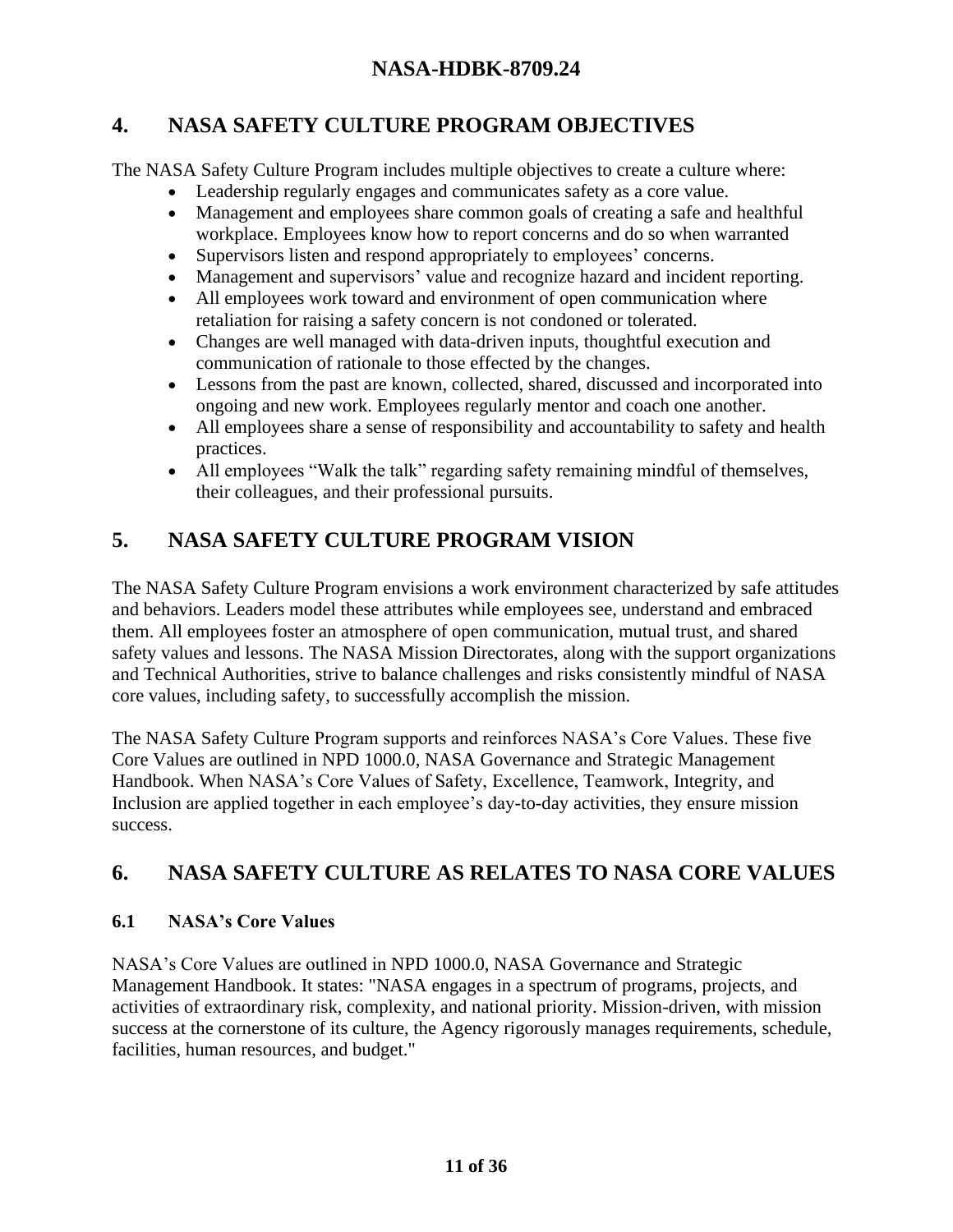#### **6.1.1 Description of NASA Core Values**

NASA's Core Values are Safety, Excellence, Teamwork, Integrity and Inclusion (see Figure 1). These core values applied together in each employee's day-to-day activities create the conditions for safe mission accomplishment. Apollo, the Space Shuttle Program, the International Space Station, the Commercial Crew Program, Opportunity, Spirit, and Curiosity are examples of programs that embraced NASA's Core Values and achieved mission success.



**Figure 1: NASA Core Values**

#### **6.2 Safety**

Safety represents one of NASA's five Core Values. Employees can think of the Core Values as part of the NASA DNA; they're the master molecules embedded in all of the Agency's endeavors, present at each project milestone and critical for mission success. As stated in NPD 1000.0 "constant attention to safety is the cornerstone upon which we [NASA] build mission success." NASA is "committed, individually and as a team, to protecting the safety and health of the public, our team members, and those assets that the Nation entrusts to the Agency." It is NASA policy to "Encourage, support and monitor programs, activities and events that strengthen and sustain a healthy Safety Culture at NASA," per NPD 8700.1.

### **6.2.1 Evolution of the Safety Culture Program**

Since the early days of the Apollo Program, NASA realized that employee safety was paramount to accomplish the mission of advancing the world of aeronautics and the exploration of space. From these experiences, incorporating the lessons from both its successes, and failures, NASA's Safety and Mission Success effort evolved into world-class Programs. NASA's Safety Culture developed from these experiences as well. As NASA embarks in new directions and faces new challenges, Safety Culture will continue to play a fundamental role. Maintaining a strong Safety Culture depends on employees knowing our history, involving themselves in our current and ongoing efforts, laying the foundation for future mission success.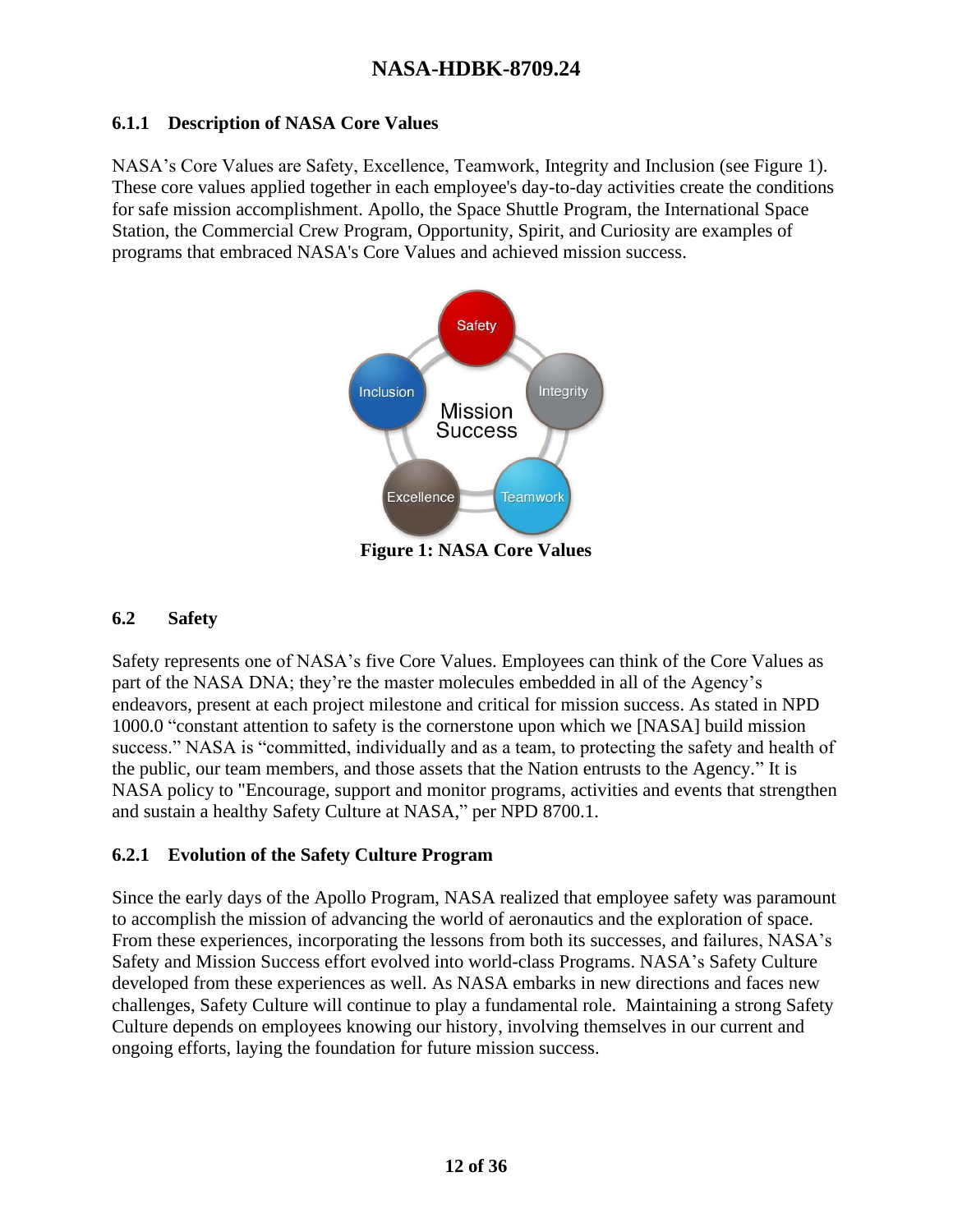# **7. NASA SAFETY CULTURE MODEL**

#### **7.1 Five Factor Model**

Five Factors compose the NASA Safety Culture Model: Reporting Culture, Just Culture, Flexible Culture, Learning Culture, and Engaged Culture. The Agency uses the Model to assess Safety Culture during regular Agency-wide assessments, as well as during mishap investigations and organizational assessments. The 5-Factor Model also helps develop an action plan to address any Safety Culture issues discovered.

The next few sections provide a description of each of the five factors of NASA's Safety Culture Model, as well as examples to address Safety Culture concerns at any organizational level. The information contained in the following sections does not identify every possible scenario or activity but does provide some of the tools that are available for each factor.

#### **7.1.1 The DNA Analogy**

NASA's Safety Culture comprises NASA's DNA (see Figure 2). Just as DNA contains the genetic instructions that guide the development and function of every living organism, Safety Culture guides and defines safety within NASA. The NASA Safety Culture logo illustrates a DNA strand consisting of the five factors to remind everyone of the importance of safety as a component of NASA work life.

Each factor in the DNA model depends upon the others. One missing component makes the entire system vulnerable. Everyone from the newest employee to senior NASA leadership must take an active role in the Agency's safety.



**Figure 2: NASA Safety Culture Logo**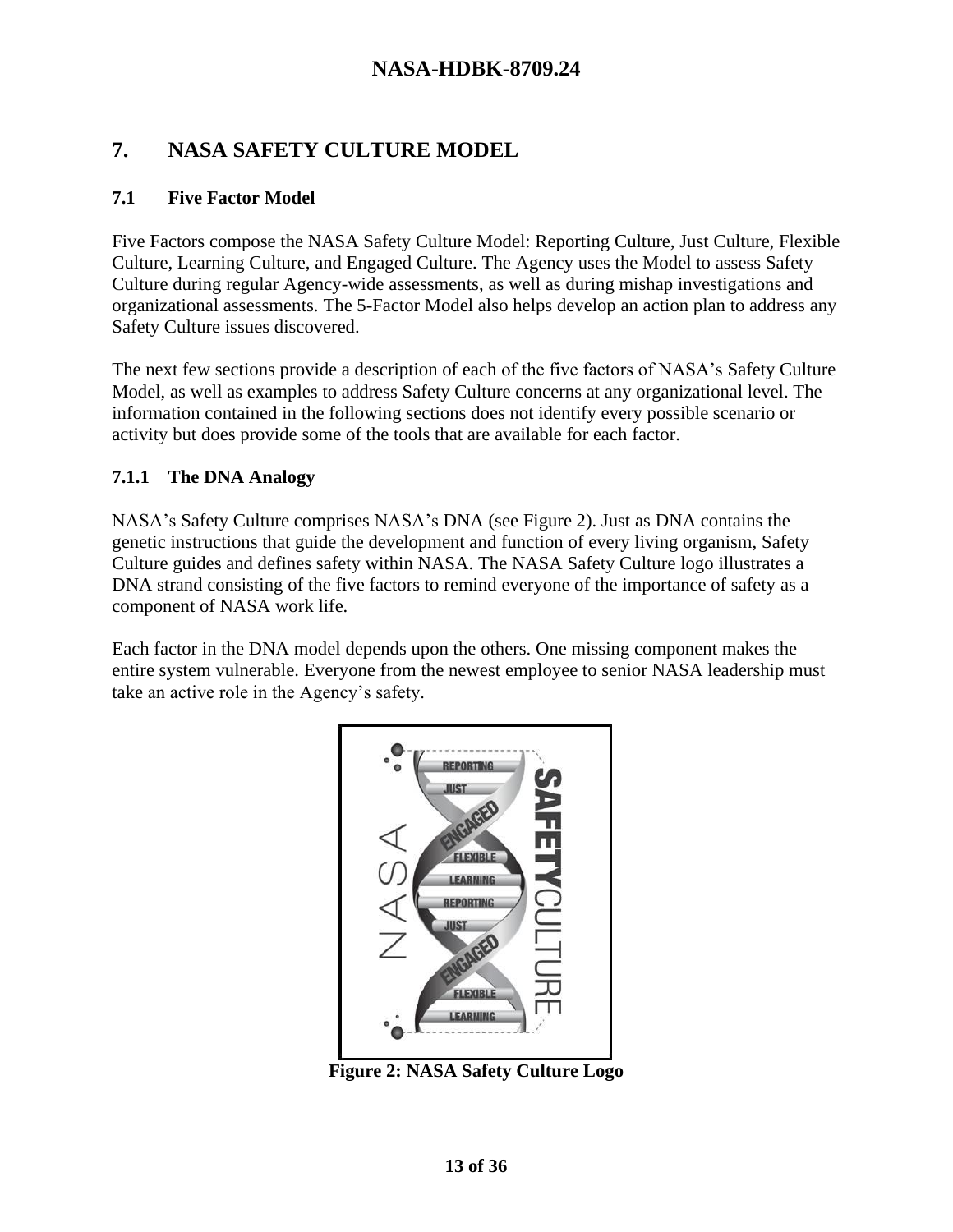#### **7.2 Reporting Culture**

In a strong Reporting Culture, employees report hazards or safety concerns, while supervisors listen and respond appropriately. The reporting system offers user-friendly tools, anonymous options and remains separate from disciplinary processes. Reporting results in quick, accessible, and insightful feedback. In a healthy Reporting Culture, employees know important information must be voiced, heard, and acted on with consideration of the context of events and the environment. This creates an atmosphere of trust between managers and workers.

Many avenues, both formal and informal, exist for employees to report safety concerns at NASA. Reporting processes are available to all employees including Civil Servants, Contractors, visitors, interns, students, faculty, and partners. Additionally, each Center develops and maintains specific processes and procedures to report safety concerns.

All employees must understand the critical role they fill in reporting safety concerns. Those that speak up receive no adverse actions for reporting a safety concern. Supervisors listen and act when appropriate. Leaders support employee processes and training. If an employee perceives harassment, punishment, or discrimination by peers, management, or the organization for reporting safety concerns, the employee should follow the guidance below.

The importance of employee communication cannot be overstated. As NASA continues its unique existing missions and while developing new challenging ones, feedback remains essential. When employees recognize hazards, potential risks, employee concerns, or process issues, they need to inform management and/or the safety organization.

#### **7.2.1 Formal Reporting**

NASA encourages all employees to actively look for, analyze, and report safety concerns. Reports of an unsafe issue, event, or condition make up an important part of NASA's safety mitigation processes. These reports allow management to assess trends, identify problems, and find solutions before mishaps occur.

Everyone at NASA bears responsibility for reporting suspected safety or health hazards to appropriate officials. All elements within the Agency workforce must commit to protecting the safety and health of the themselves, their colleagues, the general public and preventing damage or destruction of high-value assets.

**7.2.1.1 Reporting to Supervisor**: NASA expects employees to report safety and health concerns to their supervisor. Supervisory responsibilities include addressing safety and health concerns related to his/her direct reports. Once reported, supervisors should communicate the outcomes of reported safety concerns to encourage future awareness for all.

**7.2.1.2 Center-Level Reporting**: If the employee, after reporting to the supervisor, does not feel satisfied with the resulting response, he/she should elevate the concerns to the Center's SMA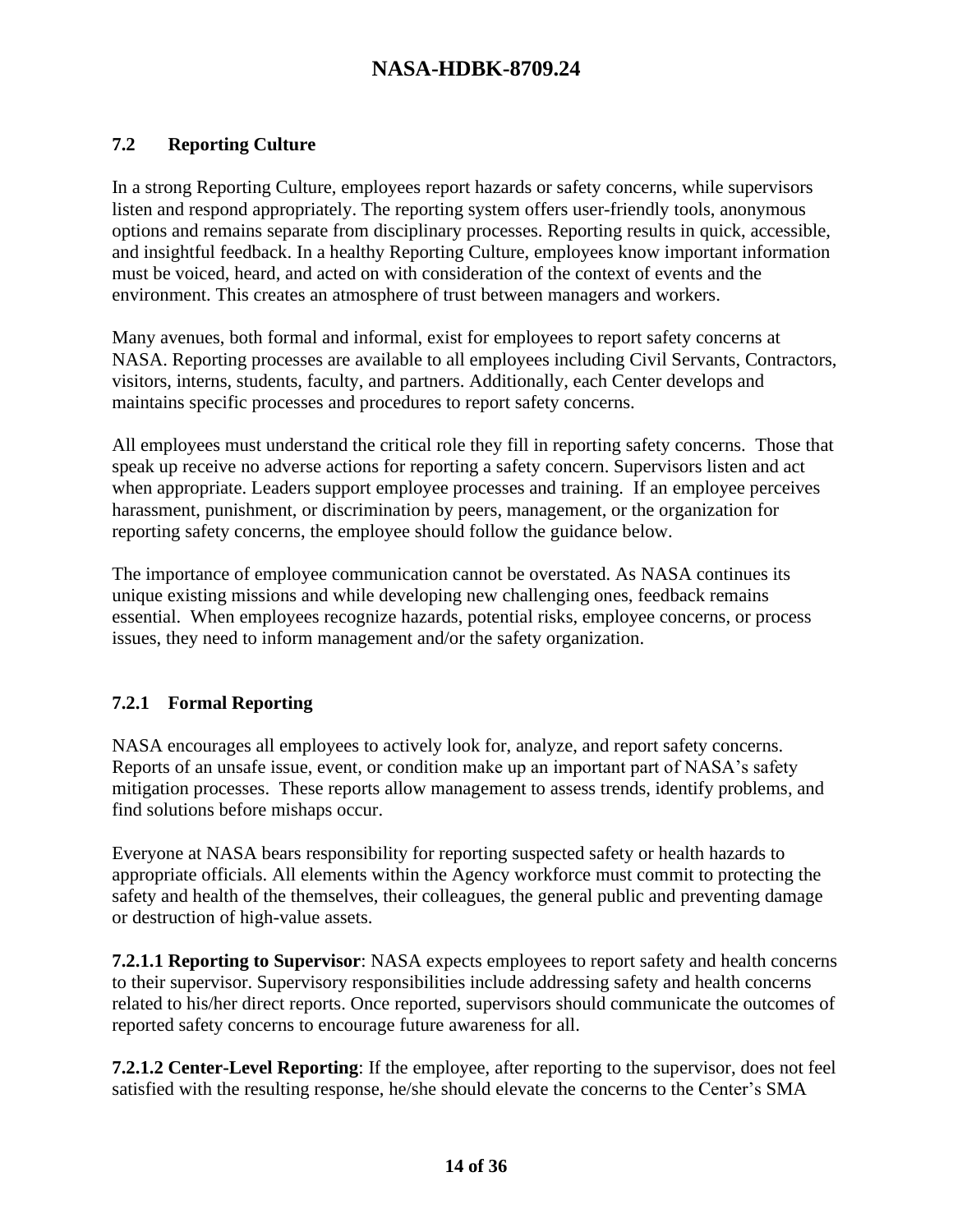organization. In addition, the concerns could be reported through the Center's Facility Management organization.

Many Centers use their internal Web sites to communicate with management about concerns. Employees should refer to their Center's safety organization to obtain information on these specific tools.

To report an emergency, life-threatening safety concern, or hazardous condition, use local Center reporting procedures. These are outlined within the Centers' SMA Web sites and/or published guidance.

**7.2.1.3 Agency-Level Reporting**: If an employee does not feel the problem was resolved at the Center level, he/she can report to the problem to NASA HQ. There are two organizations responsible for addressing safety and health concerns: The Office of the Chief Health and Medical Officer (OCHMO) or the Office of Safety and Mission Assurance (OSMA). OCHMO is the Designated Agency Safety and Health Office at NASA Headquarters, while OSMA is the Agency Safety and Mission Assurance Office at Headquarters. Both of these Offices share responsibility for attending to reported health or safety concerns.

**7.2.1.4 NASA Safety Reporting System (NSRS)**: If an employee determines that a reported problem was not resolved at the supervisory, Center, or Agency level, they can report a problem anonymously using the NSRS (see Figure 3). NSRS can also be used when employee's safety concerns involve supervisors their reporting pathway. The NSRS processes allow anonymous reporting of Safety concerns. OSMA administers and tracks NSRS cases to. To use the NSRS, employees download the reporting form, fill it out, and mail it to the NSRS independent contractor. The contractor receives and reviews the NSRS submission. After removing identifying information, the contractor forwards, the report to OSMA. OSMA determines the proper distribution and level of management for investigation at NASA. If the employee wants to know subsequent actions taken, they can include their contact information or email address in the report. The NSRS contractor will send the submitter a Website link and reference code to track the status of the report.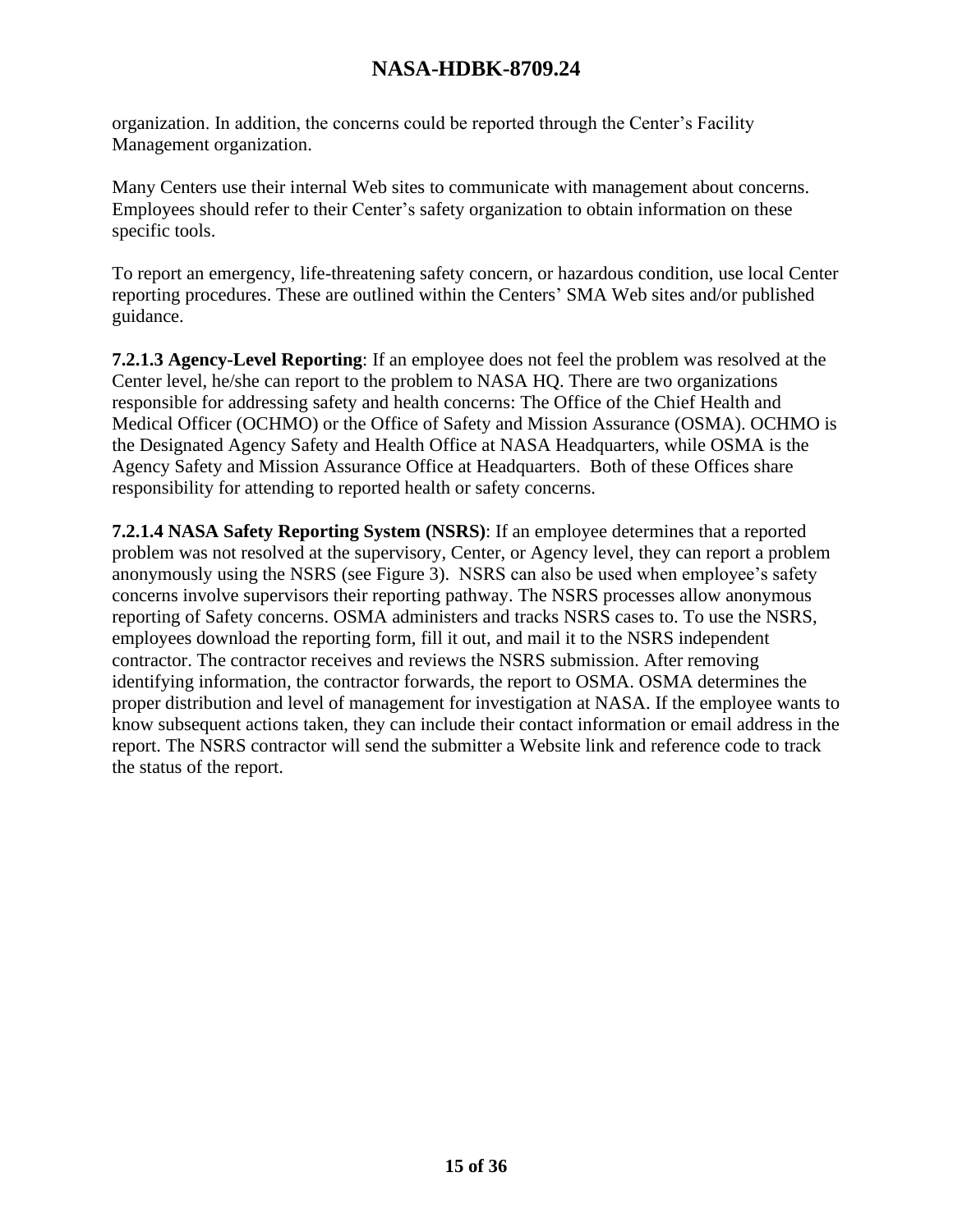

# NASA Safety and Health Hazard Reporting Pathways

**Figure 3: NASA Safety Reporting System Chart**

**7.2.1.5 NASA Mishap Information System (NMIS)**: NASA investigates all mishaps and close calls to ensure the conditions of the mishap do not happened again. All mishaps and close calls information and data involving NASA personnel and/or their Contractors and NASA property are required to be reported using NMIS. Mishap investigators enter data into NMIS, including Human Factors investigation using NASA Human Factors Analysis and Classification System (NASAHFACS). HFACS allows the identification of Safety Culture for mitigation and trending.

**7.2.1.6 NASA Safety Culture Survey (SCS):** OSMA Safety Culture programs oversees regular assessments of NASA's Safety Culture using the Agency Safety Culture Survey. The SCS is an expected, reliable avenue for employees to report concerns. More on the SCS can be found in NR 8705.6, Section 8 and the Appendices in this Handbook.

**7.2.1.7 Ombudsman:** Another alternative, is to report the concern to the Center's Ombudsman. The duty of the Ombudsman is to provide a safe and confidential forum for individual, group, and systemic problems by:

- Listening to and clarifying concerns.
- Identifying underlying issues and interests.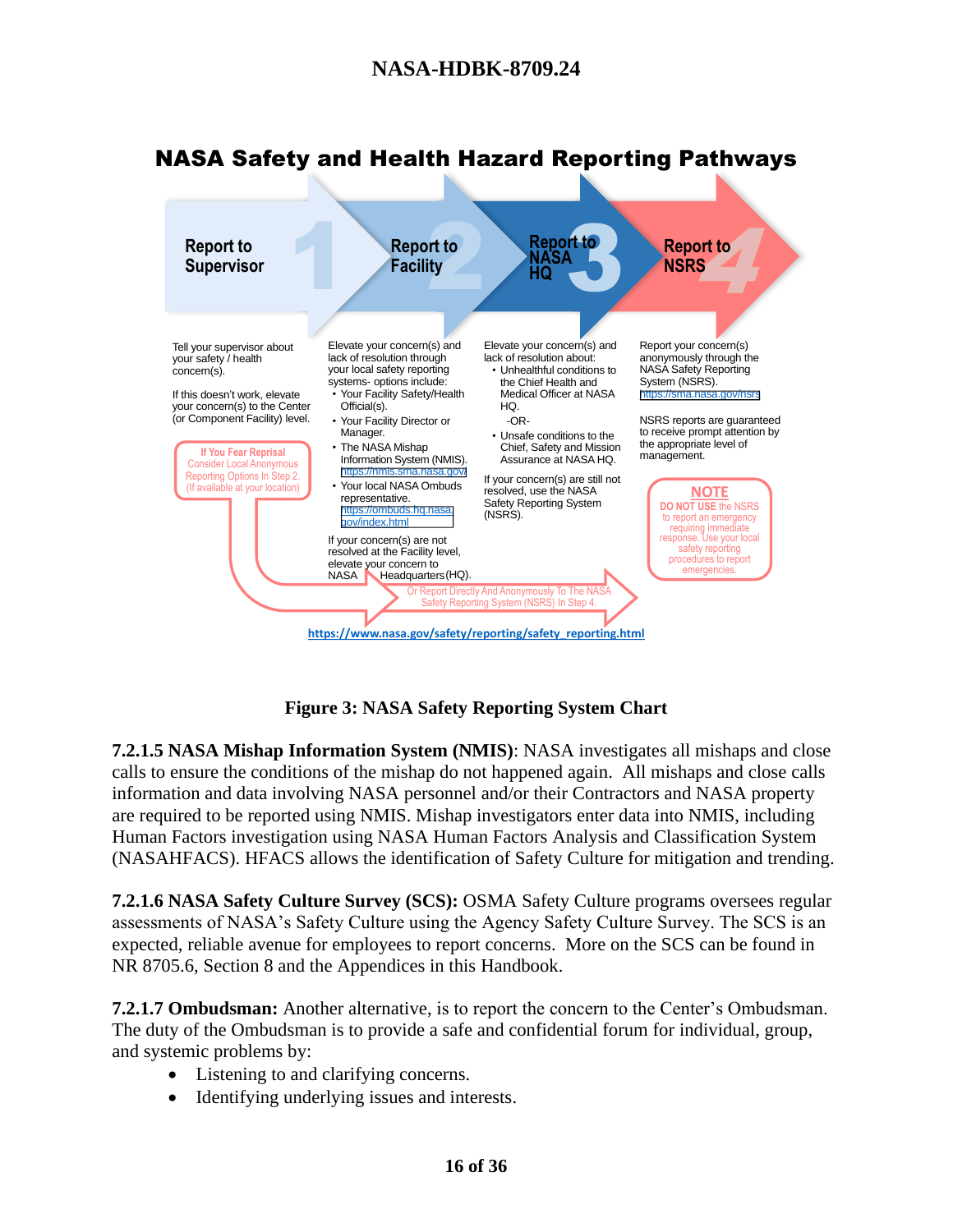- Exploring possible options through formal or informal channels.
- Collecting general data on emerging trends and patterns in the organization.
- Recommending systemic changes.

**7.2.1.8 Office of the Inspector General (OIG):** Federal law prohibits NASA managers from retaliating against employees who provide information the employee reasonably believes evidences any of the following:

- A violation of any law, rule, or regulation.
- Gross mismanagement.
- A gross waste of funds.
- An abuse of authority.
- A substantial and specific danger to public health and safety.

If an employee feels that a NASA manager meets one or more of these criteria, the employee can report his/her concerns to the Center's OIG office.

**7.2.1.9 Occupational Safety and Health Administration (OSHA)**: OSHA establishes safety and health requirements at Federal facilities. OSHA's 29 CFR 1960.28(b) states that Federal Agencies will establish "… channels of communication [which] are intended to assure prompt analysis and response to reports of unsafe or unhealthful working conditions in accordance with the requirements of Executive Order 12196." Employees can report their safety concerns directly to OSHA. OSHA personnel will work with NASA personnel to address and resolve the employee's safety concern.

**7.2.1.10 Stop-Work**: NASA Safety Guidelines specifically state that an employee can "Stop any work or activity which may put an employee or member of the public in imminent danger" (Reference NPR 8715.1A, Section 3.3.3.e). In addition, "Employees have the right to report unsafe and unhealthful working conditions to appropriate officials without fear of reprisal" (reference NPR 8715.1, Paragraph 1.4, and 29CFR1960.46(a)).

**7.2.1.11 Formal Dissent (FD)**: A FD describes a disagreement, usually technical. with a decision or action that an individual judge sufficiently important to warrants a specific review and decision by higher-level management. The individual with the FD formally requests the dissent be recorded and resolved by the FD process (see NPR 7120.5).

A dissenting opinion highlights a decision or action that in the dissenter's opinion should be changed for mission success. This DO generate a request for review by higher-level management.

### **7.2.2 Informal Reporting**

**7.2.2.1 Open Door Policy**: Many organizations have an "Open Door Policy" where employees discuss issues and concerns with management informally at any time. This open and transparent communication often creates an environment of mutual trust.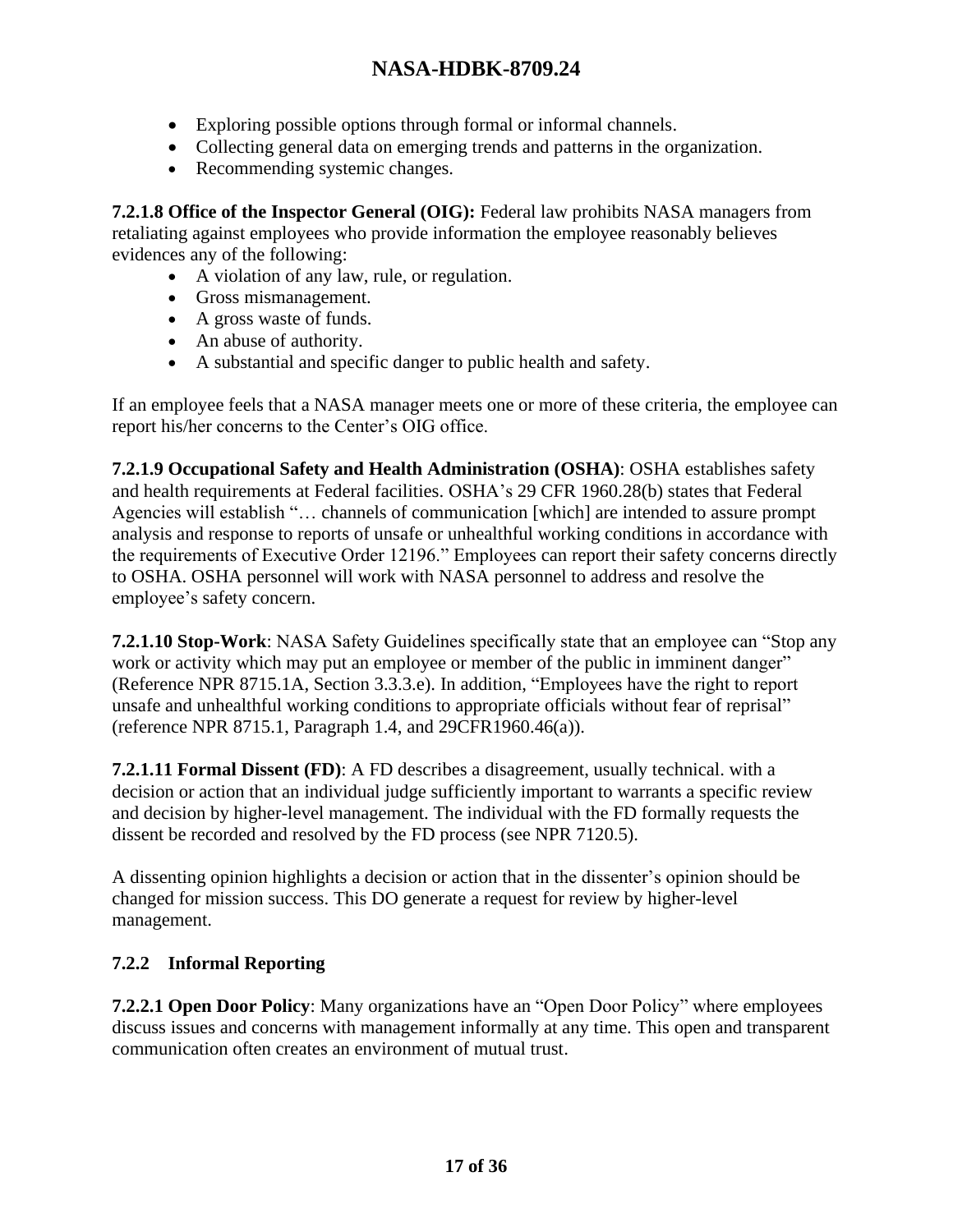**7.2.2.2 Email**: Emails containing written information help inform management of issues and concerns. Employee often use this tool to document concerns. It also allows the inclusion of additional information (photos, references, etc.) to further illustrate the employee's position.

#### **7.2.3 Example of Reporting Culture**

An experienced machine shop employee noticed a new machinist working a metal that looked suspect based on visible appearances. He asked the new machinist to stop work, and they talked to supervisor. The investigation found the material to be beryllium (which can have serious health effects). The machinist that observed and halted the operation received an Ames Safety Award for speaking up. This is real-life example of Reporting Culture.

#### **7.3 Just Culture**

A Just Culture ensures an environment of open communication while balancing the need for action when warranted along with recognition when earned. In a Just Culture, employees understand the difference between acceptable and unacceptable behaviors. Fair business conduct from all employees creates and sustains and environment for employees to report safety concerns.

Employees who fear unreasonable punishment or blame are less willing to inform an organization about their errors and other safety problems or hazards. A lack of trust on the part of employees reduces or eliminates the possibility of management being properly informed of risks by their employees. Uninformed managers," "do not know that they do not know". Supervisory decision-making relies on situational awareness. to prevent the same mishap from reoccurring when warranted.

Supervisors should strive to praise in public and to counsel in private. This fosters an environment where supervisors and employees address their concerns in a professional manner, without the scrutiny or judgment of others not involved in the resolution of the concern. It also models good supervisory practices for younger employees.

**7.3.1 Fear of Reprisal**: How an organization responds to a reported incident, accident, or concern influences employees reporting in the future. In a Just Culture, all employees feel empowered to report incidents, accidents, or concerns without fear of reprisal. Responses to incidents, accidents, or concerns that are seen as unjust can hinder safety investigations; promote fear in people who do safety-critical or mission-critical work; and cultivate a culture of denial, concealment, avoidance, rationalization, and self-protection. Without the ability to report failures and concerns openly and without reprisal, information sharing will not occur, and the Safety Culture will not thrive.

**7.3.2 Recognition and Awards**: Recognition and awards help develop positive reinforcement for employees who report hazards or concerns. Numerous formal and informal recognition programs exist within NASA. all NASA Centers create and award Center-specific forms of recognition as well. Formal recognition awards include the Silver Snoopy Award, Space Flight Awareness, group achievement awards, spotlight awards, and time-off awards. Informal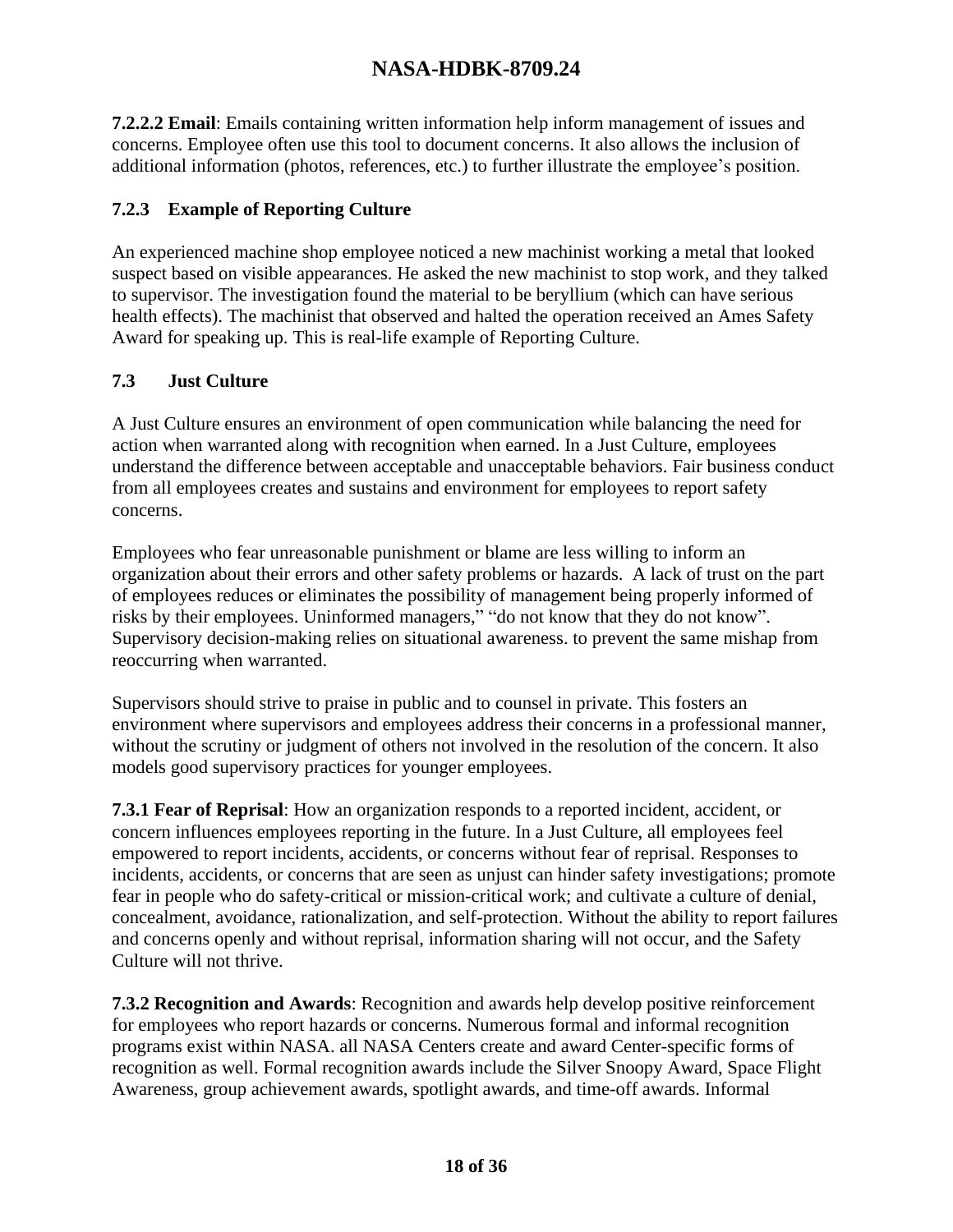recognition includes public or private praise, the Safety Awards Program, pins such as the "Safe, Not Sorry" pin, ice cream socials, certificates, and coins.

**7.3.3 Discipline:** In a Just Culture, employee behavior is considered in the context of its occurrence. Punishment for mistakes is not part of a just culture. For example, NASA's Mishap investigation process focuses on finding the factors leading up to the mishap instead of placing blame. In a Just Culture employee learn from innocent mistakes and work towards preventing a reoccurrence. When employees demonstrate unacceptable behaviors, such as knowingly violating NASA safety policies and requirements, that intentional behavior must be addressed. It is important for supervisors to differentiate between the person who reports a concern and the reported concern itself. In a just culture disciplinary action is not taken against the e one who reported the incident, accident, or concern. Retaliation "chills" a reporting culture so all employee's adherence to these practices is an important part of the workplace environment.

**7.3.4 Process for Reprimand and Counsel**: When Civil Service personnel demonstrate unacceptable behavior, NASA uses SREF-3000-0020, NASA Desk Guide for Table of Disciplinary Offenses and Penalties. Contractors follow the established policies for their organization and/or company.

#### **7.3.5 Example of Just Culture**

The Morpheus Project was a joint Johnson Space Center (JSC) and Kennedy Space Center (KSC) activity. JSC performed autonomous flight research and development, and KSC performed the associated flight operations. The JSC tether tests were broadcast to KSC on closed-circuit TV. During preparations for tether testing at JSC involving a number of vehicle support service personnel, a KSC employee observed the JSC test crew on ladders, performing final adjustments to the vehicle prior to testing. Some personnel were not following prescribed ladder safety practices. The KSC employee sent an email to KSC safety personnel with screenshots of the observations, which were then shared with JSC safety. Project and JSC personnel conducted a Close Call review of the incident. The team found that required adjustments to the vehicle created schedule pressure for the test crew, and that recent change to the vehicle preparation required more complex handling. These circumstances unintentionally contributed to unsafe ladder practices.

As a result, Morpheus Project team and support personnel attended refresher ladder safety training. The JSC Center Director recognized the KSC employee who observed the operation. This is a real-life example of Just Culture.

### **7.4 Flexible Culture**

In a Flexible Culture, the organization effectively balances and adapts to changing demands while managing complex technologies and maintaining productivity. A healthy Flexible Culture uses safety data to make meaningful changes when there's a concerning trend or issue.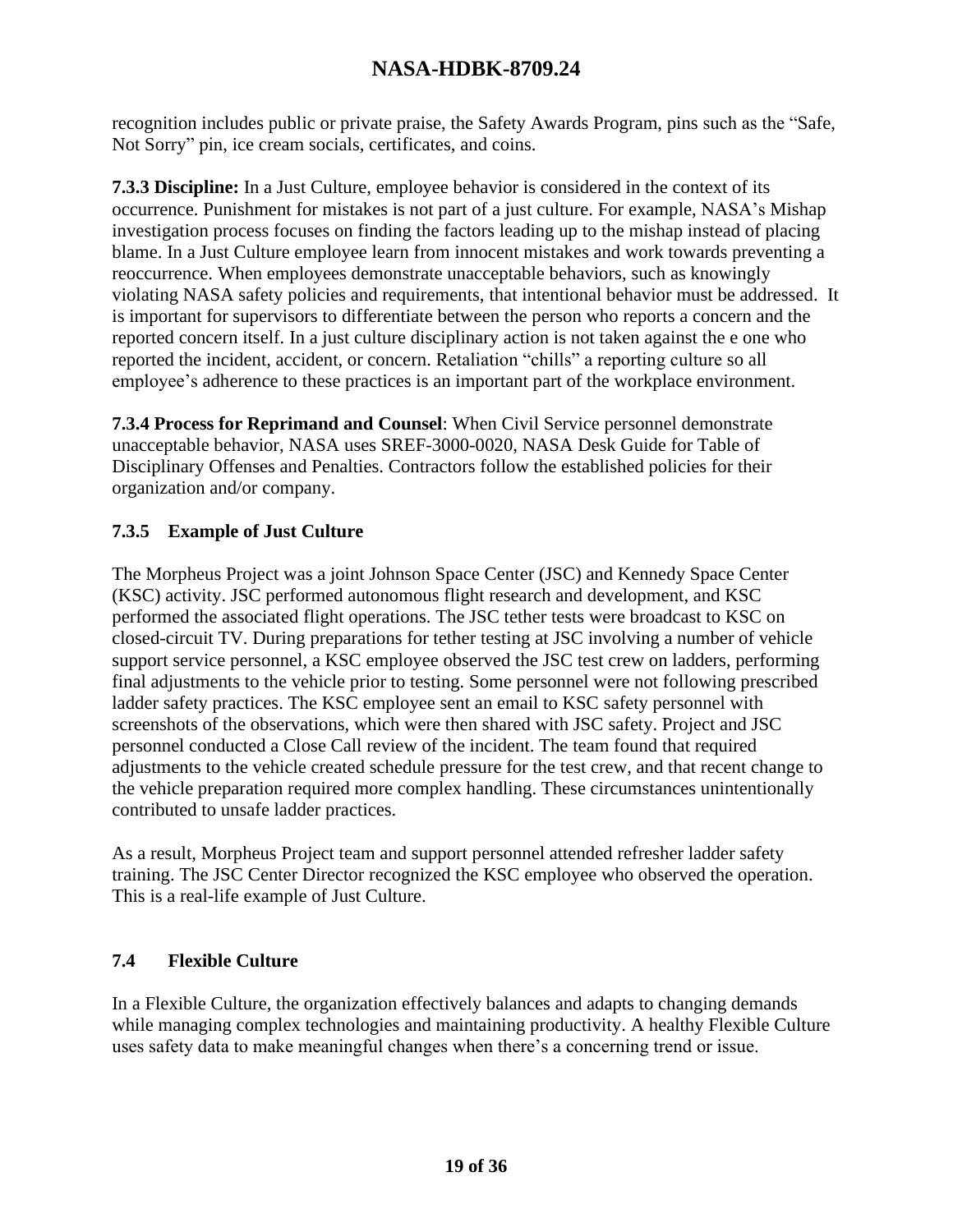A Flexible Culture makes changes both proactively and reactively. A Flexible Culture strives to continuously improve rules, procedures, and systems in order to safely accomplish the mission.

All missions within the Agency benefit from a Flexible Culture that learns and adapts. To create a culture of flexibility, leaders, managers, and employees maintain awareness, acknowledge concerns and consider options when conditions warrant. As part of a Flexible Culture employees at all levels work to consider change to address the evolving needs of the Agency. One aspect of a Flexible Culture is the management of change. When, why, how change is implemented underscores the potential success of a new approach. How the change is messaged, the involvement of stakeholders, and the rationale behind the changes – all of these influence the success of change.

Disruptions, either external or internal, occur that require employees to rethink existing decisions, rules, or processes. Weather, politics, budget, pandemic - These disruptions effect all within the Agency. Responding to these kinds of disruptions is critical to the Agency's mission.

**7.4.1 Resilience:** Resilience within an organization provides capability when facing challenges and disruptions. Here are just a few examples of resilient organizations:

- Making modifications to the flight schedule after a significant weather event so that scientists gather their data as intended
- A supervisor making sure of all their employees' safety when driving between the center and home during winter months by providing emergency kits, information sources, and inspecting their cars for wiper fluid, proper tires, blankets, flares, and other winter emergency resources.
- Providing information to new employees regarding mission schedule, rationale, requirements, and options for how they should deal with an emergency situation.

### **7.4.2 Example of Flexible Culture**

During the ARES 1 concept development, the ARES team addressed a requirement to build a test vehicle to validate the initial program requirements. NASA divided the development and manufacturing of the components for the ARES I-X test vehicle among several Centers. Glenn Research Center (GRC) manufactured the Upper Stage Simulator.

The GRC team possessed plenty of experience manufacturing test articles; however, this was their first time manufacturing flight hardware. The team coalesced quickly due to the demanding launch schedule. They procured the equipment necessary to manufacture the 12 segments, each 10 feet high and 18 feet in diameter, for the Upper Stage Simulator. The project team developed their own manufacturing and lifting techniques and procedures to build and move the segments safely. The GRC team improved their own quality procedures to ensure the segments met all the project requirements.

The GRC project leadership augmented skill shortages within their own Civil Service staff with union welders to meet schedule requirements. Leadership integrated all of the input from different disciplines to create a safe and effective project team.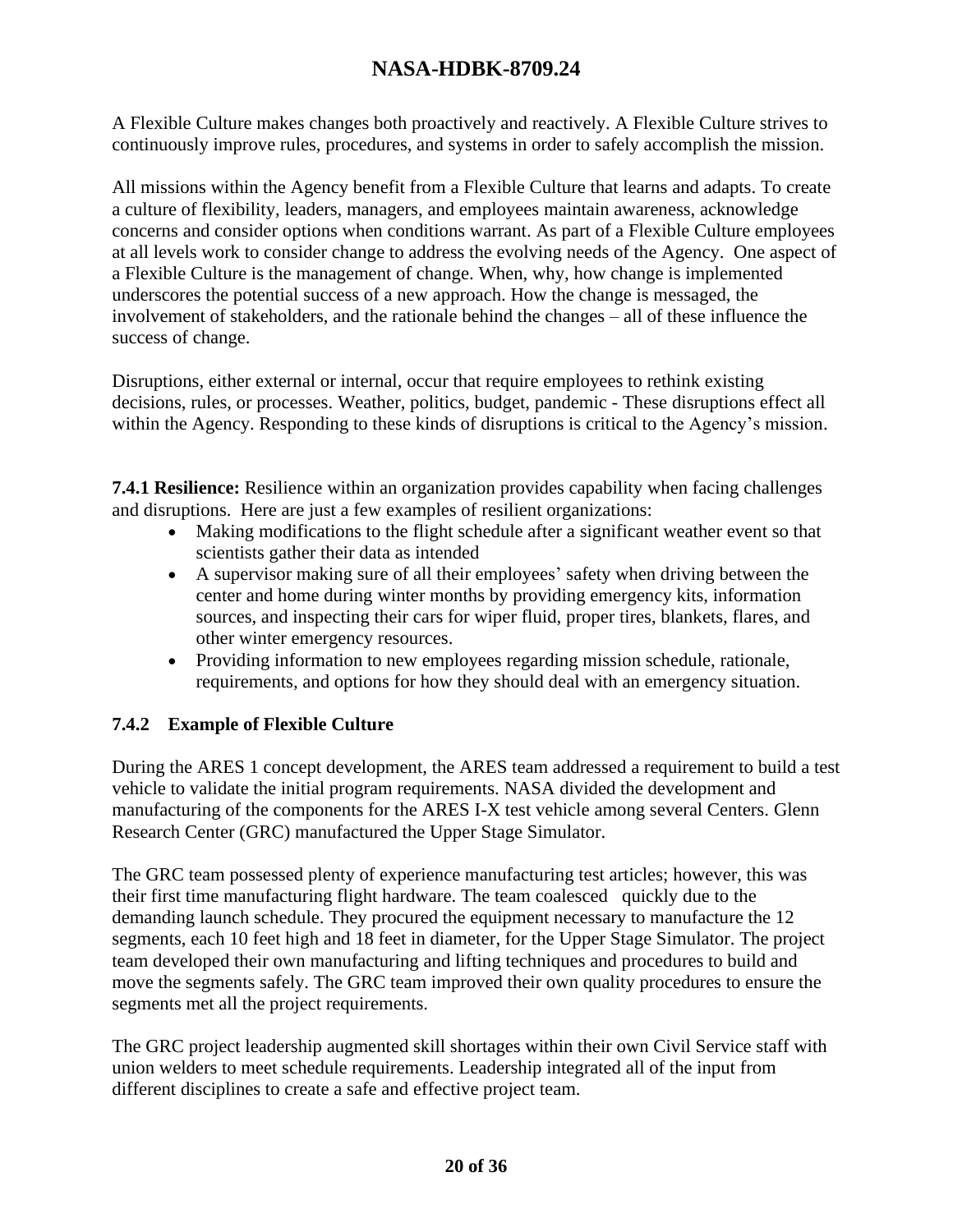The GRC team also planned and executed the transportation of the segments from GRC to KSC, over 1,000 miles away, for assembly and launch. The team delivered the segments on schedule, and also supported the integration of the vehicle at KSC for launch. The Ares I-X test vehicle launched successfully and on schedule. This is a real-life example of adapting to changing demands to accomplish the mission, safely and successfully.

#### **7.5 Learning Culture**

In a Learning Culture, an organization learns from previous successes and failures. . This collecting and sharing of experiences to the next generates is a priority. Information should be available to everyone, from novice to expert.

NASA experience includes both unforgettable failures and spectacular successes. The Agency strives to learn from both. As NASA continues to pursue the unknown, it is imperative that it embraces a Learning Culture. NASA adeptly determines what went wrong after a failure occurs; to identify and mitigate hazards before a mishap is the larger challenge.

NASA's learning culture promotes continuous learning a part of day-to-day activities. Employees and supervisors can outline a development plan together. In addition to training, they should include activities and experiences that encourage employee growth and skills development.

The Agency furthers it's Learning Culture when it identifies all facets of failures and seeks to understand what happened. For these reasons, NASA mishap investigations focus on identification of factors involved in the events. The MIB goals is increased understanding, improvement and prevention rather than fault-finding. The mishap investigation process identifies what happened and why, so processes changes/improvements can be implemented to reduce the likelihood of another incident.

**7.5.1 Lessons Learned Information System**: The Lessons Learned Information System is an online system that allows the NASA workforce to apply past knowledge for current and future mission success. This tool allows the user to search by a specific term or to narrow the search by Center, Mission Directorate, topic, or year. Many of the lessons relate to the technical aspects of projects and provide a variety of lessons to be learned.

**7.5.2 NASA Engineering Network**: The NEN allows employee interaction with discipline's Technical Fellows, subject-matter experts, and other practitioners through Communities of Practices. The NEN provides access to Lessons Learned, search capabilities in the NASA Repositories of interest, and updates of events, Webcasts, tools, and resources shared by the NASA engineering community. The Agency encourages all employees to visit the Web site, [https://nen.nasa.gov](https://nen.nasa.gov/) (must be connected to a NASA VPN to access), to review any applicable lessons learned, or to learn about the relationship between human behavior and accidents.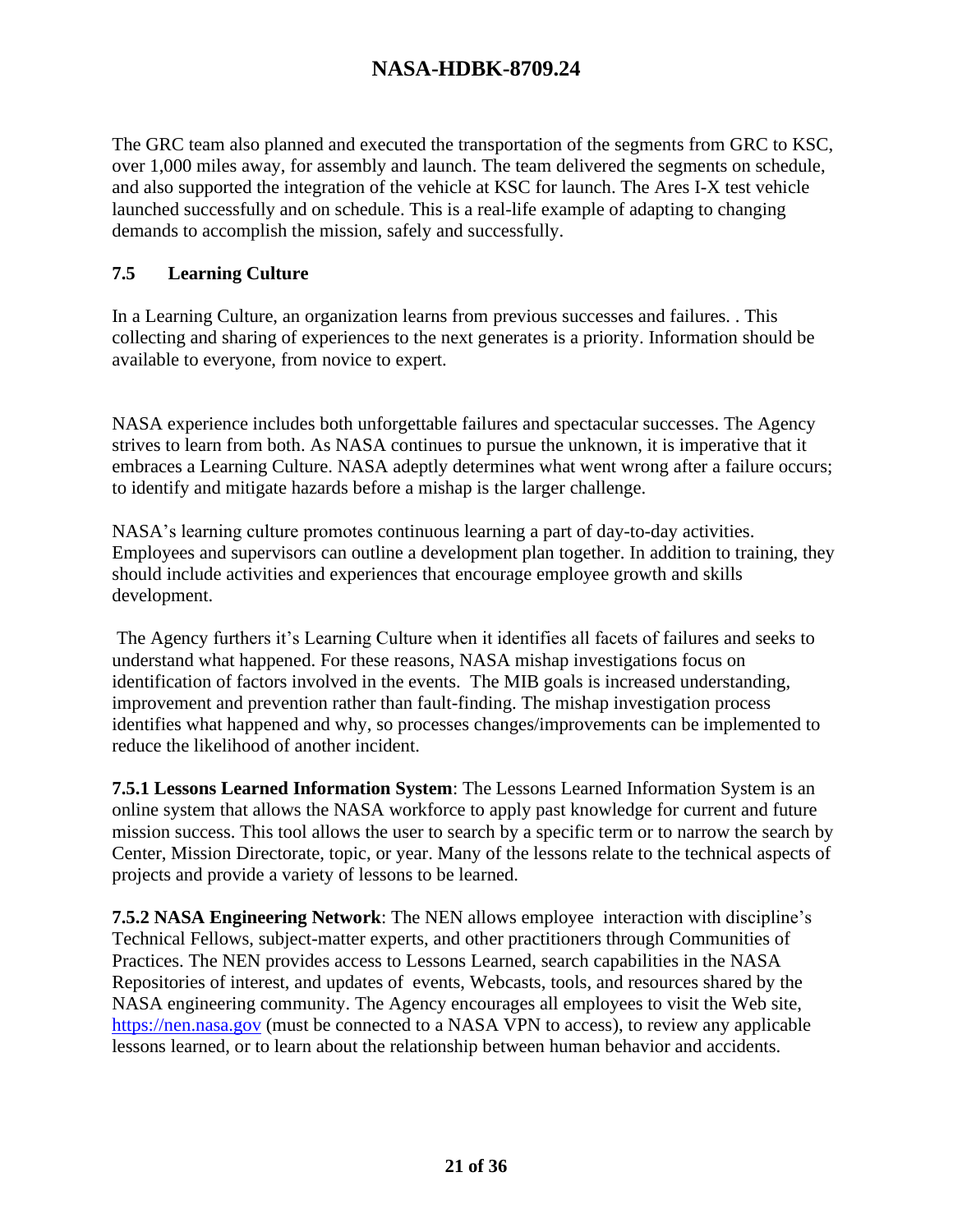**7.5.3 System Failure Case Studies**: System Failure Case Studies are available online on the NSC's Web site, [https://nsc.nasa.gov/SFCS.](https://nsc.nasa.gov/SFCS) Users study these cases to analyze safety failures, and gain insight into accident causation, learn what factors were present, understand how culture can impact the propensity for an accident and the outcomes of accidents, and most importantly, how employees can engage people and processes to prevent accidents at NASA.

**7.5.4 STEP**: The SMA Technical Excellence Program (STEP) is a career-oriented, professional development roadmap for SMA professionals. This voluntary training program is focused on eight curriculums: Aviation Safety Engineer, Aviation Safety Officer, Operational Safety, Quality Engineering, Reliability and Maintainability, SMA Technical Leadership, Software Assurance, and System Safety. STEP provides NASA with a means to measure and continuously advance the proficiency of the SMA workforce. The Technical Excellence Office, an element of the NSC, manages the Program (https://nsc.nasa.gov/home).

**7.5.5 Continuing Education**: Continuing formal education plays an important role in an employee's professional development and safe work habits. NASA employees can find professional development opportunities in SATERN, a premier e-Training environment that supports employees' development. SATERN provides one-stop access to high-quality training products and processes to support learning and development (https://satern.nasa.gov/).

#### **7.5.6 Example of Learning Culture**

The Nuclear Regulatory Commission requested that NASA decommission a nuclear facility to eliminate the ongoing management of its license, as it was no longer in operation. The Agency and the Center responsible for this facility requested and received authorization from Congress to pursue this project.

The Agency and the Center appointed a project management team that demonstrated previous success with NASA projects and possessed the basic technical skills to address the nuclear hazards. Importantly, the team contracted with companies that required the necessary skill sets to perform the tasks safely while demonstrating the ability to accomplish this kind of work successfully. Because every reactor decommissioning brought its challenges, the team looked for ideas among other reactor decommissioning project teams to learn from their successes and failures. The teams search for innovative ideas helped make the project safer and more effective.

The Project team completed the tasks within the projected budget, on schedule, and without any major mishaps or release of nuclear material. The team presented their lessons learned to peers and to industry groups once finished. It's tradition at NASA to share successes and failures. Sharing lessons with others helps with safe completion of programs and projects similar to NASA's. Continuing this tradition internally and externally, is an example of NASA's Learning Culture.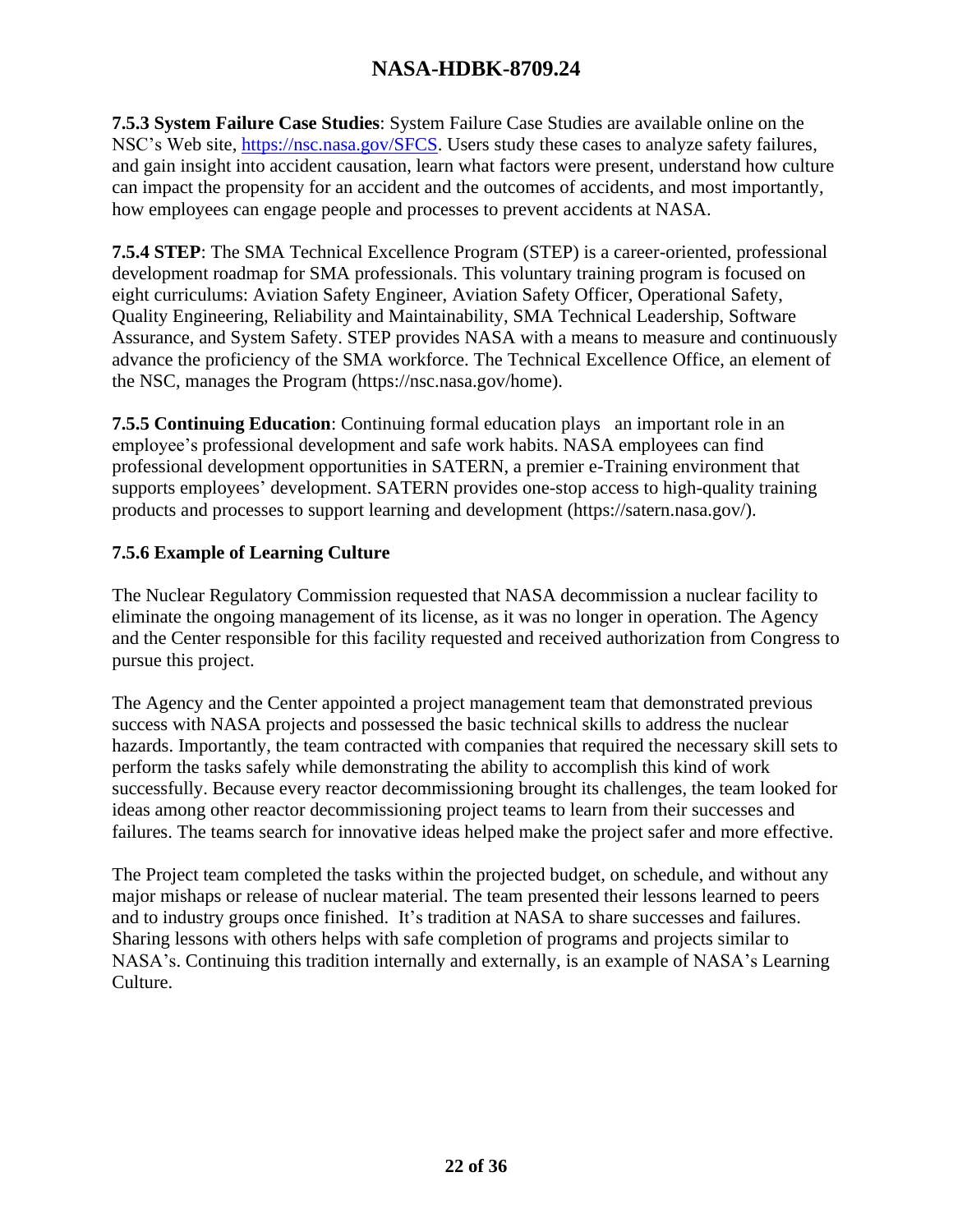#### **7.6 Engaged Culture**

Involvement and participation of all members of the organization in safe mission's accomplishment creates an Engaged Culture. Leaders and employees demonstrate safety in actions as well as words to create a healthy Engaged Culture. Supervisors involvement and "walking the talk" encourages an engaged workforce.

An Engaged Culture is the culmination of the other four factors: Reporting Culture, Just Culture, Flexible Culture, and Learning Culture. In an Engaged Culture, employees know that their jobs, include mishap prevention, hazard reporting, risk assessment and risk mitigation as part of everyday business. In an Engaged Culture, organizations listen, address raised concerns, and keep everyone moving towards mission success. Organizational flexibility accommodates changes while employees and managers evaluate potential benefits and consequences.

The Five factors represent the building blocks of the Agency's safety culture. Incorporation of these values creates a safety-conscious, engaged workforce. Each component in the five-factor Model depends on the others. We need an environment of trust, free of fear for speaking up, a Just Culture, for reliable Safety reporting. No one will report safety concerns in a culture that is not just. We need an environment of curiosity, a Learning culture to learn from the past and create a Just/Reporting Culture. If safety concerns to unreported the Agency cannot learn from its mistakes and the opportunity to change and adapt is lost. We need a system of collecting and sharing, a Learning Culture, to encourage a Flexible culture that changes to adapt to new needs NASA's interest in change is shaped by the lessons learned from the past. The Agency is more prone to adapt (Flexible) to changes in a Reporting/Just/Learning Culture. We need all components, working together, to achieve safe mission success. One missing component compromises the entire system.

NASA wants engagement from everyone, from the newest technician to top leadership. All employees play an active role in NASA's safety. Engagement from employees at each level of the organization to accomplish the Agency's mission illustrates NASAs Core Value of Safety.

NASA provides numerous tools, so all managers, supervisors, and employees engage in a healthy safety culture. Every employee is encouraged, accountable and responsible for safe mission accomplishment. From employee performance plans to Program Objectives, to NASA's Strategic Plan – every person's behavior makes a difference.

**7.6.1 Committees**: The following committee examples enable management and employee's engagement at their Centers:

**7.6.1.1 Executive Safety Committee**: Each Center has a committee comprised of Center senior members that provides oversight to the implementation of safety and health programs and provides direction to the implementation of policies at the Center.

**7.6.1.2 Labor-Management Committee**: The Centers have a committee, comprised of Center management team members and non-supervisory employees, that meets to address concerns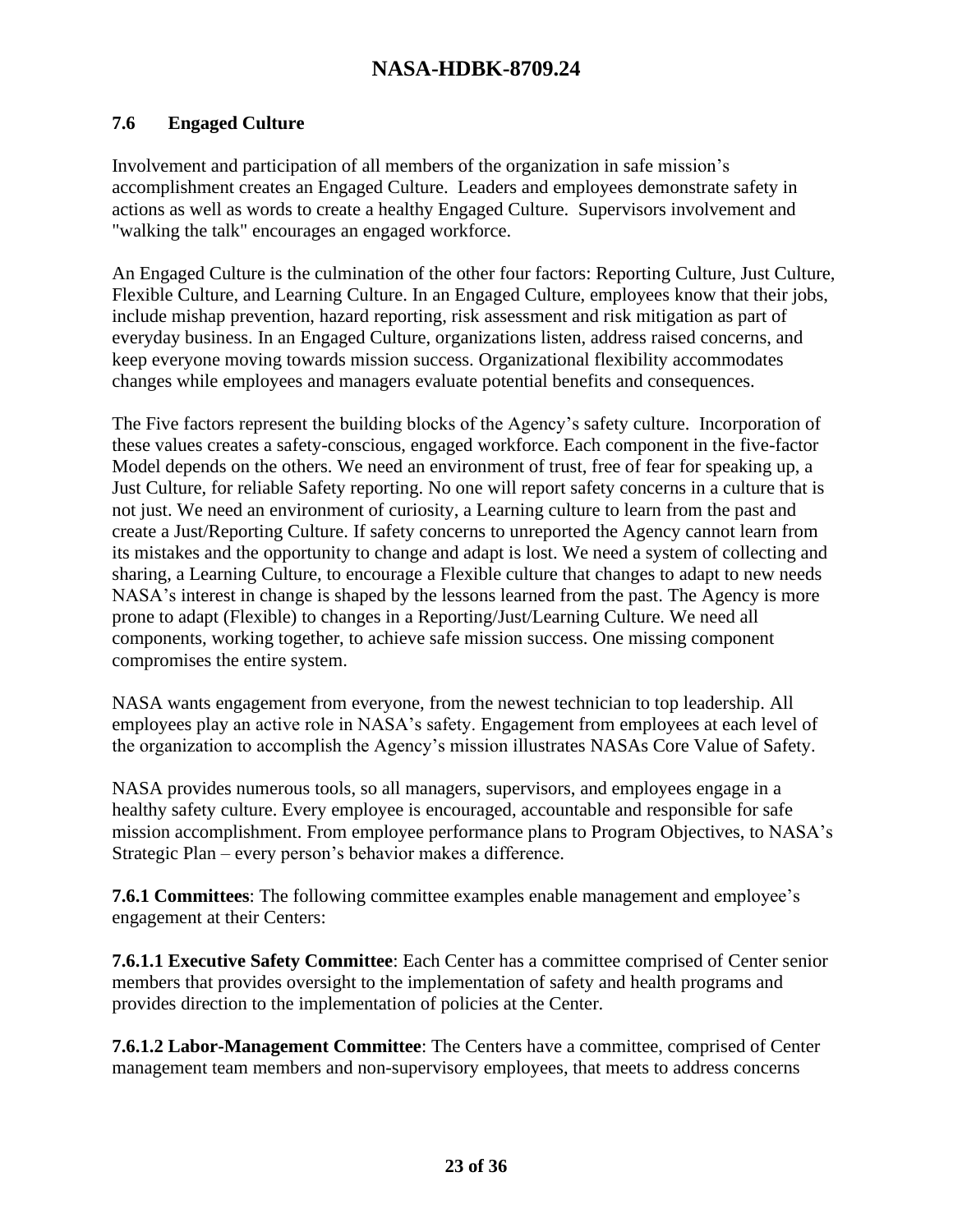related to working conditions. Issues discussed by the committee include safety and health conditions at the work facilities.

**7.6.1.3 Chartered Safety Committees**: These committees, whose membership includes Civil Service and Contractor personnel, provide technical guidance to specific activities and/or processes at the Center. They support the regulatory implementation of programs such as Lifting Devices, Fall Protection, Electrical Applications, and Pressure Vessels.

### **7.6.2 Example of Engaged Culture**

One of the main examples of a Center's Engaged Culture is the pursuit of programs like OSHA's Voluntary Protection Program (VPP). To achieve the coveted Star Certification, all elements of the Center—management and employees—need to come together and work together to demonstrate to OSHA that the Center's Safety and Health Program meets its stringent criteria. The Center's Safety and Health Program has to be compliant, and the loss rates must be below industry standard. The Center that chooses to become Star Certified has to demonstrate that management is involved in the implementation of the Safety and Health Program and that employees are fully involved in all aspect of safety and health implementation. Every member of the Center must do his/her part to achieve success. Once the Center achieves Star Certification, it needs to establish a philosophy of continual improvement to maintain the certification. Those Centers that have accomplished VPP Star Certification are a true example of an Engaged Culture.

# **8. NASA SAFETY CULTURE PROGRAM**

This section outlines the tools and processes that NASA uses to implement the NASA Safety Culture Program. It describes the Safety Culture Working Group (SCWG) and tools developed by the SCWG to assess the Safety Culture at the Agency. It also defines the training courses and other outreach activities that Centers use to educate and inform employees of the NASA Safety Culture Program.

### **8.1 Safety Culture Working Group**

**Purpose**: NASA strives to improve its Safety Culture Agencywide. The SCWG develops, reviews, assesses, monitors, and tracks strategic Safety Culture activities at the Agency and Center levels to ensure long-term benefits for all NASA institutions, programs, and employees. For information about SCWG Points of Contact (POCs) please refer to [https://sma.nasa.gov/sma](https://sma.nasa.gov/sma-disciplines/safety-culture)[disciplines/safety-culture.](https://sma.nasa.gov/sma-disciplines/safety-culture)

#### **Membership**: The SCWG membership consists of

- A Chair representative from Office of Safety and Mission Assurance (OSMA)
- A Co-Chair
- Representatives from each Center
- OCHMO
- OCE
- Other Agency Working Groups / Technical Groups (e.g. Risk Management, Mishap)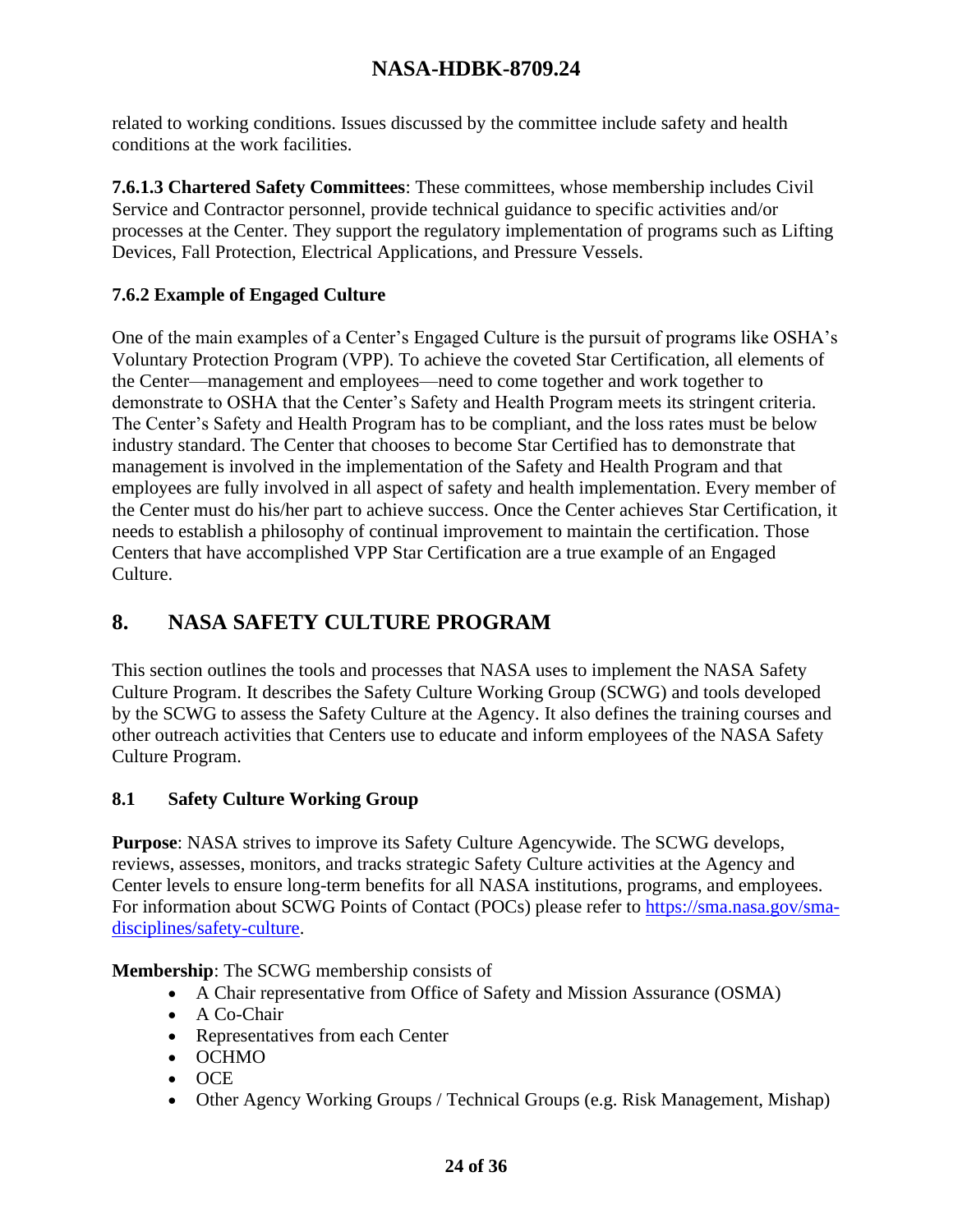The SCWG works to include representatives from communities, programs, and projects without imposing additional administrative burdens.

#### **8.2 Assessment**

One of the tools NASA uses to assess Safety Culture is the Agency Safety Culture Survey (SCS). The SCS distribution occurs every two years (NPR 8705.6). The SCWG developed the SCS for personnel at all NASA organizations to assess the Safety Culture at the professional, Directorate, Center, and Agency levels. Employee participation in the SCS is vital; the results are used for benchmarking, trend analysis, and corrective actions, to improve NASA's Safety Culture.

OSMA conducts the NASA SCS throughout the Agency every two years. This is usually in the First quarter of the fiscal year, of the odd numbered year (e.g. Oct-November of 2021, 2023, etc) Each Center The Agency questions apply to all employees, both civil servant and contractors. The Center SCWG POC coordinates additional Center questions with the Center SMA director and Center Director. The SCWG POC works with Center personnel to manage the survey administrator including announcements, reminders and results.

The SCWG POC analyzes the results of the survey with the support of the NASA Safety Culture Manager. At the completion of the analysis, the SCWG POC prepares an outbrief of the survey results to the Center Director and the senior staff. The Centrer POC also sends a copy of the outbrief to OSMA at least one week prior to the Center outbrief for review.

IAW NPR 8705.6 the survey results shall be presented to the Center Director within 90 days from the completion of the survey. After the presentation, the SCWG POC may, at the direction of the Center Director, present the results to the other members of the Center's senior staff. The SCWG POC works with the Center Director and senior staff to develop an Action Plan for safety culture improvements. Center SCWG POCS send their Survey Action Plan to OSMA for tracking. The Center Action Plans are updated quarterly with indications of being open, in progress, or closed. Following the Center Director outbriefs, IAW NPR 8705.6 OSMA shall inform the NASA Administrator of Agency level SCS results 120 days after the closeout of the last survey in the survey cycle. In addition, OSMA may update survey progress, participation, results and action plans as requested.

### **8.2.1 Survey Questions**

Initially, all Centers and their safety organizations contributed to the development of the survey questions. Over the first 10 years, the SCWG designed and updated the survey to be short, with approximately 25 questions in several categories. In the fourth cycle starting in 2018, employees supporting programs, who wished to provide feedback specific to their progra's safety culture, were offered 3 additional safety related questions. A copy of the questions can be found in Appendix B of this Handbook. These include questions regarding Center demographics, the five factors of the Safety Culture Model, and Center-specific questions, and the program questions. To find the SCS, visit [https://www.nasascs.org/.](https://www.nasascs.org/)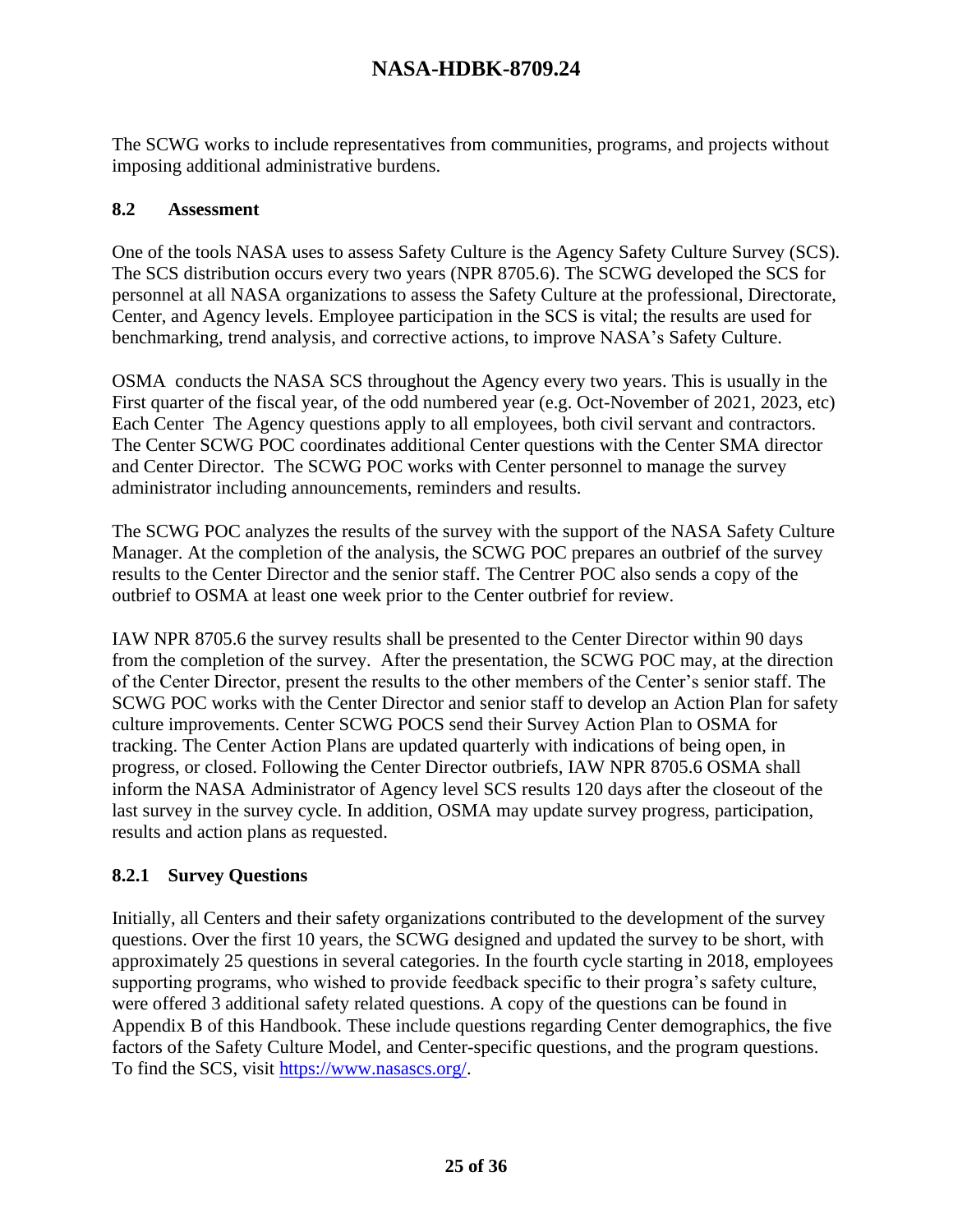SCS access allows users to participate from any computer or device. Either from their office or home computer. The survey is anonymous in order to encourage honest reporting. Although it reduces the accuracy of the demographic data, SCS anonymity encourages more open communication, which is the priority.

#### **8.2.2 Other Government Surveys**

**Federal Employee Viewpoint Survey**: The Federal Employee Viewpoint Survey is a tool that measures Civil Servant employees' perceptions of whether, and to what extent, conditions characterizing successful organizations are present in their Agencies. Centers use survey results to benchmark employee viewpoints.

Throughout the year, NASA and/or other Agencies may request participation in other surveys to address specific concerns. In addition, Centers may use surveys to gather information on specific issues or concerns. Management will use the results of these surveys to make decisions in support of the employees and the mission of the Agency.

#### **8.2.3 Other**: **Department of Defense (Army, Air Force, Navy)**

The SCS uses the Department of Defense's (DoD) Culture Survey processes as a model. Each DoD program holds the common goal of assessing its branch's culture. The scope and the areas of concern vary among the different DoD branches, as does the NASA survey process.

**Air Force Combined Mishap Reduction System**: Air Force squadron commanders use the Air Force Combined Mishap Reduction System to help assess their unit's Safety Culture and its impact on operational readiness. The tool is a Web-based survey that provides commanders rapid access to their unit members' perceptions regarding operational and safety-related issues.

**Navy/Marine Corps Safety Climate Assessment Surveys**: The Navy and Marine Corps use two types of Safety Culture surveys: the Command Safety Assessment survey, which assess an organization's operational practices from a safety perspective, and the Maintenance Climate Assessment Survey, which assesses an organization's maintenance practices from a safety perspective.

**Army Readiness Assessment Program**: This Web-based tool provides battalion-level commanders with data on their formation's readiness posture through five areas: Process Auditing, Reward Systems, Quality Control, Risk Management, and Command and Control. The commander receives one-on-one feedback on key issues regarding command climate, Safety Culture, resource availability, workload, estimated success of certain safety intervention programs, and other factors relating to his/her unit's overall readiness.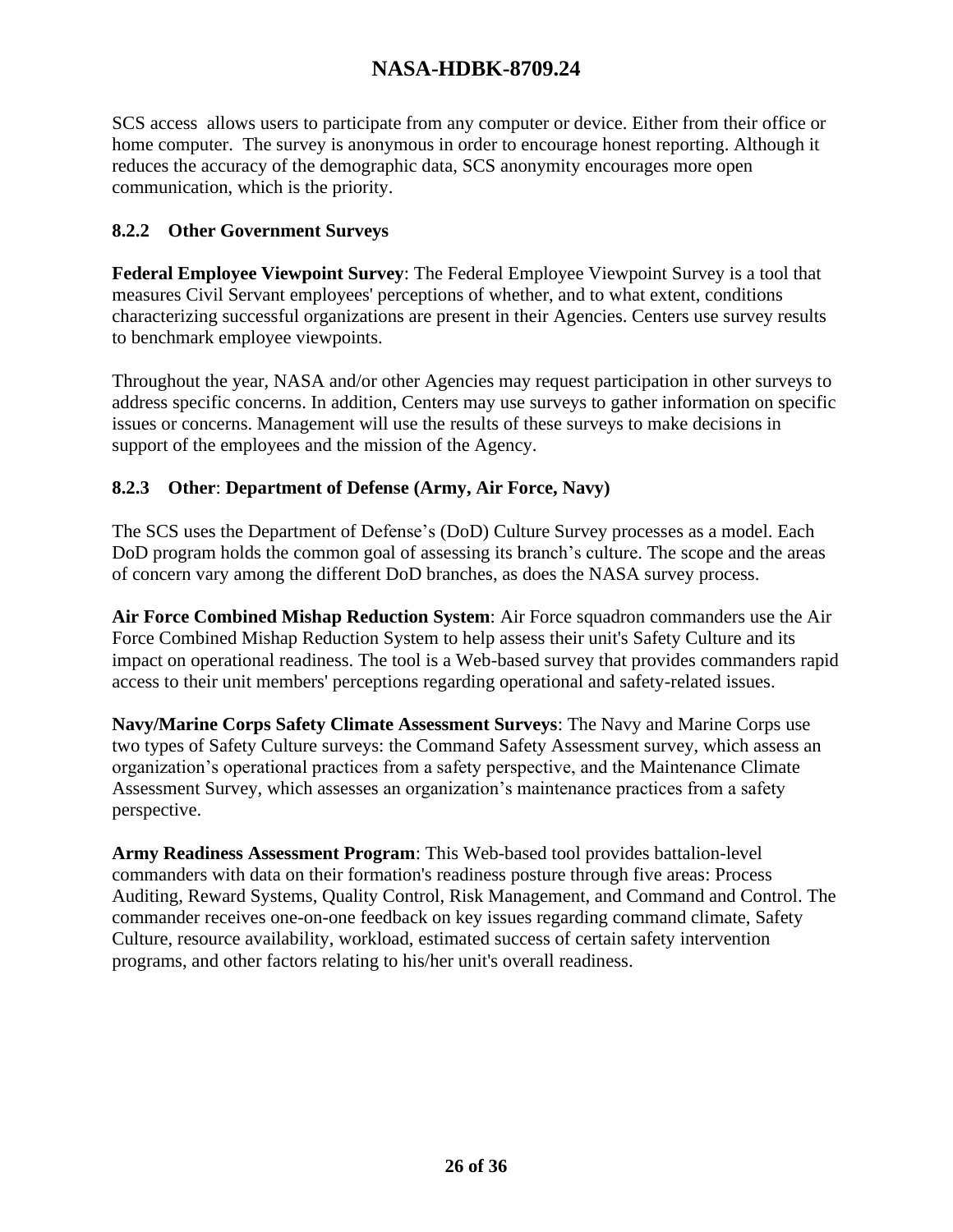#### **8.3 Education**

#### **8.3.1 Formal Training**

There are two formal training courses that provide NASA supervisors, employees, Contractors, interns, etc., with an overview of the NASA Safety Culture Model and how the Model applies to daily activities at the workplace. This training is consistent with NPR 8715.3, NASA General Safety Program Requirements*,* Chapter 7, Safety Training and Personnel Certification and with OSHA 29CFR1960.55 Basic Program Elements for Federal Employees. These courses are posted in SATERN. The SCWG recommends that everyone takes either the employee or supervisor course.

**Orientation to NASA Safety Culture (SATERN Course HQ-SMA-ONSC):** "Orientation to Safety Culture" is a Web-based course intended for everyone in the NASA workforce. This includes Civil Service employees, Contractor employees, students and co-ops, military detailees, Intergovernmental Personnel Acts (IPA) assignees, and Presidential appointees. At the completion of this course, the learner will be able to define Safety Culture, recognize the influence of an organization's Safety Culture on individual and group decision-making, describe NASA's vision and goals with respect to Safety Culture, list the five factors defining NASA's Safety Culture, and describe the individual's responsibilities related to each of the five factors.

This course is mandatory to new civil service employees as part of the On-Boarding Process to NASA. It should be completed within 90 days of the service start date.

**NASA Safety Culture for Supervisors (SATERN Course HQ-SMA-SCS)**: "Safety Culture for Supervisors" is a Web-based course intended for leads, supervisors, and managers in the NASA workforce. This includes Civil Service employees, Contractor employees, students and co-ops, military detailees, IPA assignees, and Presidential appointees. At the completion of this course, the learner will be able to define Safety Culture, recognize the influence of an organization's Safety Culture on individual and group decision-making, describe NASA's vision and goals with respect to Safety Culture, list the five factors defining NASA's Safety Culture, and describe supervisors' responsibilities related to each of the five factors.

#### **8.3.2 Informal Training**

Informal training is an opportunity to reinforce the factors of Safety Culture within day-to-day operations. This includes, but is not limited to:

- **Workshops**: Employees and supervisors can hold workshops to provide additional information, tools, and examples of culture-enhancing behavior and activities.
- **Staff Meetings, Presentations, and Other**: Employees can hold all-hands meetings, staff meetings, and teleconferences on Safety Culture on an as-needed basis. NASA and/or the Center's Web site, emails, and lessons-learned documents are also a means of disseminating additional informal training information.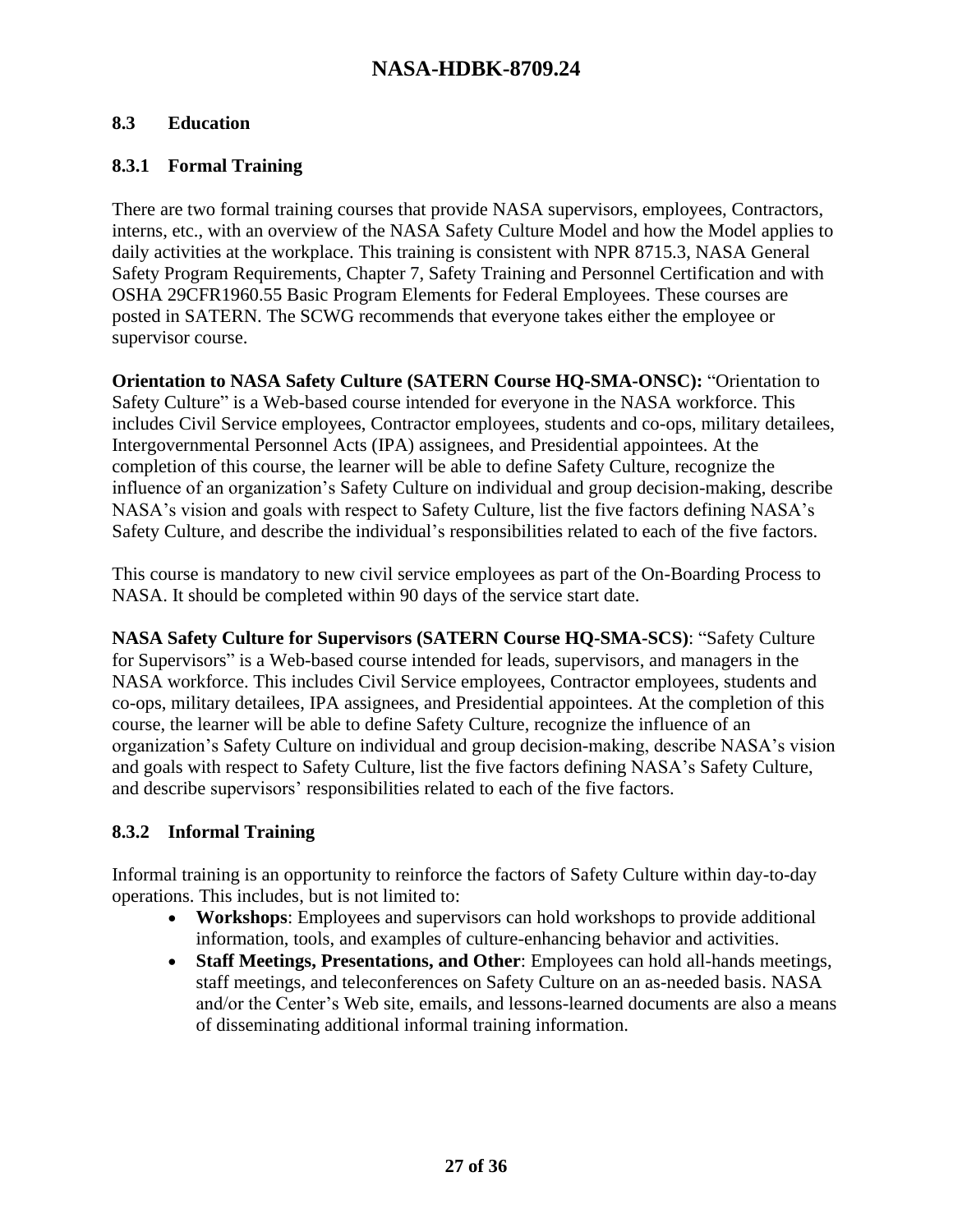#### **8.4 Outreach**

This section outlines the services, tools, and activities available to educate and reach out to NASA employees, Contractor employees, visitors, etc., on NASA Safety Culture.

Outreach tools and methods include, but are not limited to:

- **Posters, Brochures, and Checklists**: Each Center's SCWG POC can provide material to present the basics of the NASA Safety Culture Model.
- **Web Page**: The NASA Safety Culture Web page is located at [http://sma.nasa.gov/sma-disciplines/safety-culture.](http://sma.nasa.gov/sma-disciplines/safety-culture)
- **Newsletters**: Several Center SMA organizations publish safety newsletters that provide information to their Center on a variety of safety and health topics. These newsletters provide information about the NASA Safety Culture Program, the SCS, and other related information.
- **Safety Tips**: Several commercial and NASA services and organizations, such as the NSC, develop safety tips sheets that can be used as part of any safety and health outreach campaign. Some Center SMA organizations use safety tips sheets to address specific internal safety and health concerns. These are often part of safety awareness events and can be found on their Center's SMA Web site.
- **Safety Days and Open Houses**: Centers can use the results of their SCS to develop the theme for the Center's Safety Day or any activity where the importance of safety is conveyed, including refresher training activities.
- **Presenting at Senior Management Meetings**: A key component in the implementation of the NASA Safety Culture is to provide information to the senior management of each Center.
- **Emails**: Centers can use email to provide information about activities at the Center and/or the Agency. Emails can convey information about the SCS, training, and other activities associated with the Safety Culture Program.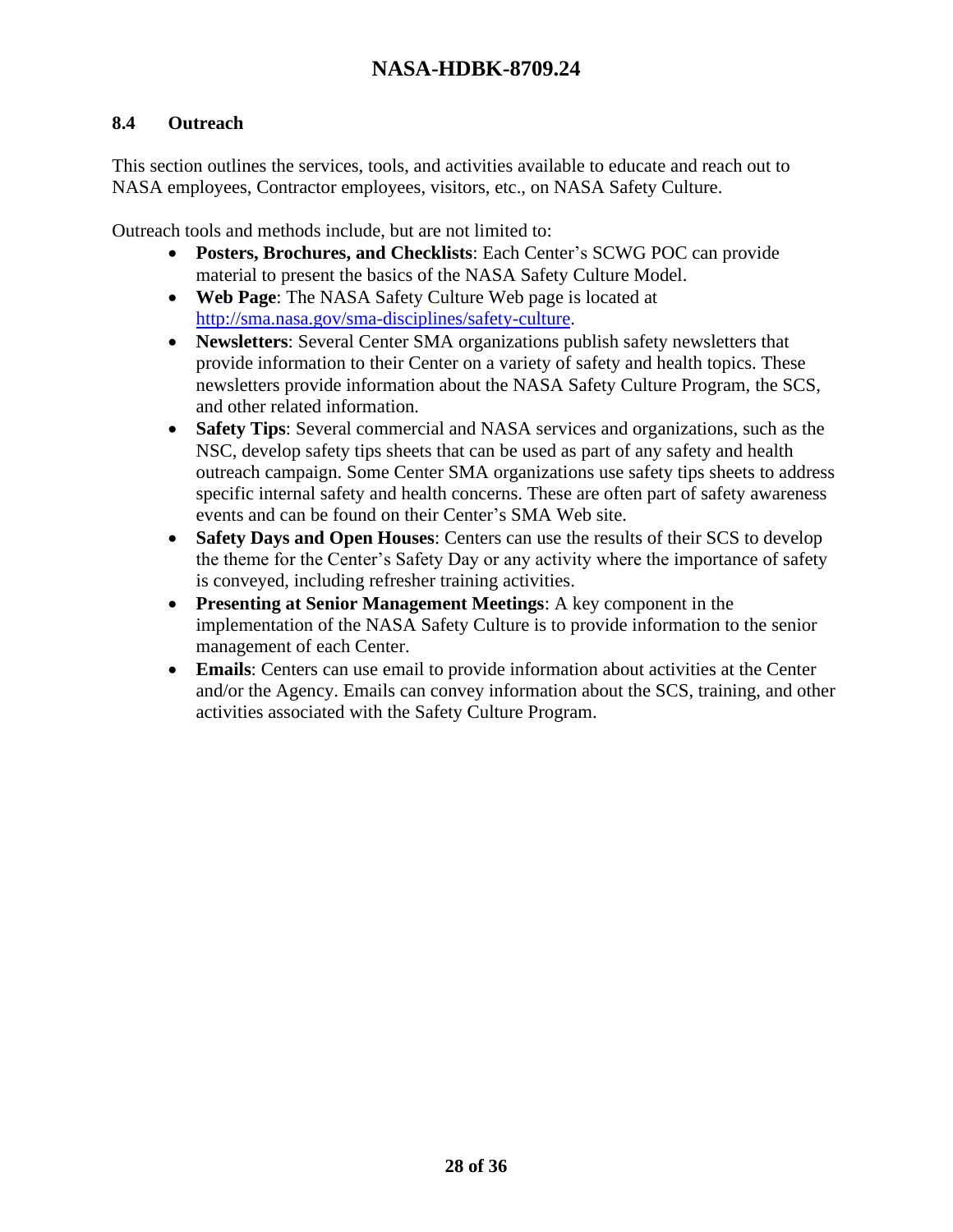# **APPENDIX A**

## **References**

The following are a series of references the SCWG used as part of the development of the NASA Safety Culture Model and the NASA Safety Culture Program:

"Safety Culture Improvement Resource Guide." JPDO Paper No. 08-010. (30 July 2008). Next Generation Air Transportation System, Joint Planning and Development Office. Washington, DC.

"Safety Culture: A Review." (May 2002). p.10. Wiegmann, D; Zhang, H; von Thaden, T; Sharma, G; & Mitchell, A. Aviation Research Lab of Institute of Aviation, University of Illinois at Urbana-Champaign, Savoy, IL.

*Managing the Risks of Organizational Accidents*. (1997). pp.194-196. Reason, J. Ashgate, Brookfield, USA.

Report of Apollo 204 Review Board, NASA Historical Reference Collection, NASA History Division, NASA Headquarters, Washington, DC.

Apollo 13 Review Board (Cortright Commission), NASA Historical Reference Collection, NASA History Division, NASA Headquarters, Washington, DC.

Rodgers Commission - Report of the Presidential Commission on the Space Shuttle Challenger Accident, NASA Historical Reference Collection, NASA History Division, NASA Headquarters, Washington, DC.

Columbia Accident Investigation Board Report, NASA Historical Reference Collection, NASA History Division, NASA Headquarters, Washington, DC.

NASA STEP Case Studies for Apollo I, Apollo 13, Challenger, and Columbia Mishaps Assessment and Plan for Organizational Culture Change at NASA, developed for NASA by Behavioral Science Technologies (BST), March 15, 2004.

Interim Assessment of the NASA Culture Change Efforts developed for NASA by Behavioral Science Technologies (BST), February 16, 2005.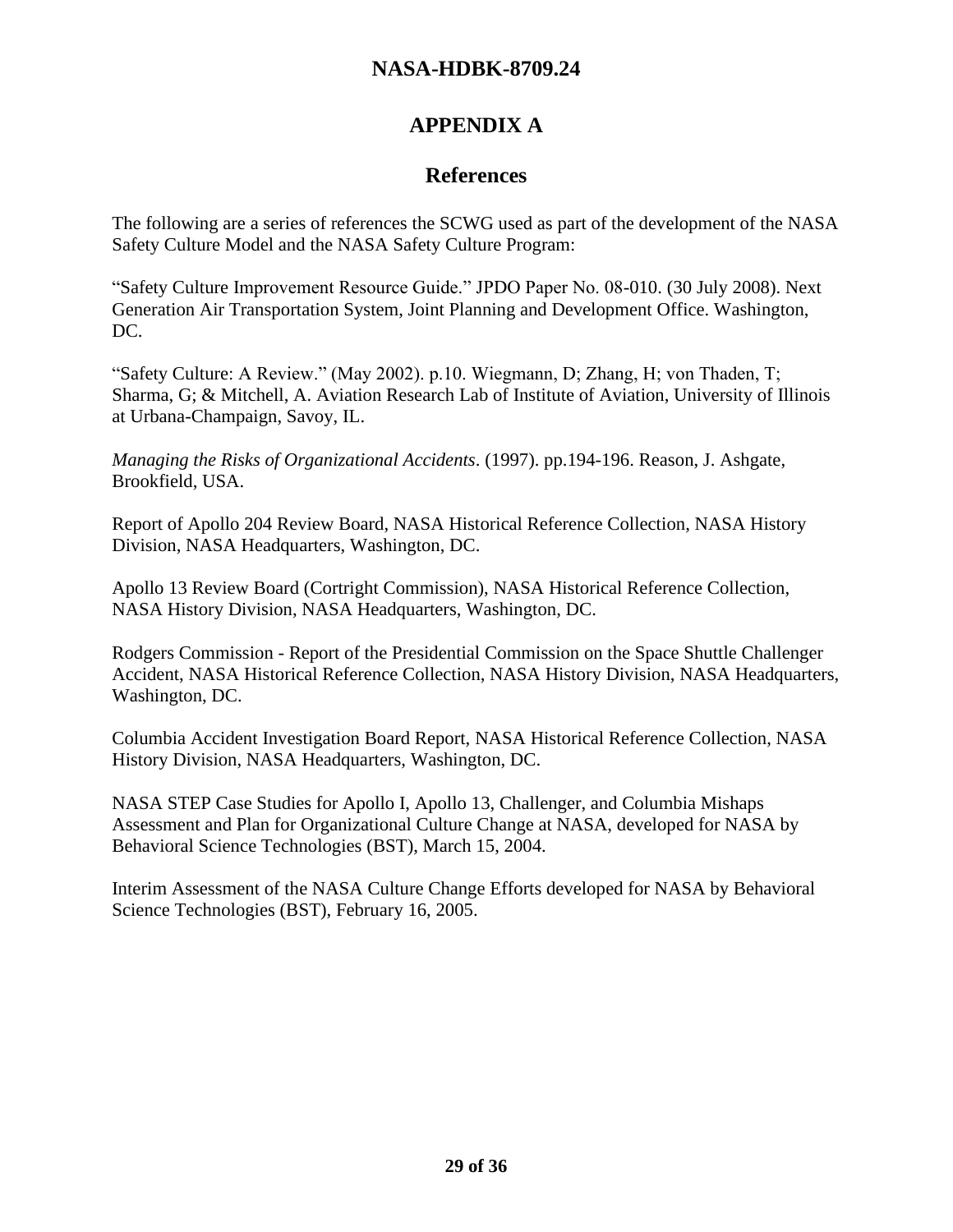# **APPENDIX B**

## **Sample Survey Questions**

**Demographic Questions:** Includes several questions to determine status (i.e., Civil Servant, Contractor, military, etc.), level in the organization, occupation, and number of years at the Center.

**Safety Culture Model Questions:** Includes approximately four questions that assess each of the five factors in the Safety Culture Model.

**Center Questions:** Centers developed several questions to address specific concerns at their Center. These questions were only used for that Center. This allowed each Center Director to gather information that is relevant and timely for his/her Center.

**Quantitative and Qualitative Data:** Most of the survey questions are multiple choice and use a Five-point Likert Scale. This allows analysis of quantitative data to gain a quick and broad overview of what people think about their Safety Culture. Most questions included a space for comments and there are also several open-ended questions. This provides more specific information to allow more in-depth analysis to understand what is influencing the numerical scores.

**Frequency:** Each Center takes the Survey every two years, per NPR 8705.6. The Centers each take the survey at different times. Centers typically announce the survey and leave it open for two to four weeks. The first set of surveys, called Round 1, started in 2009. It took approximately two years for all of the Centers to complete the first survey. Round 2started in 2012. In 2015, Round 3 began.

**Philosophy:** The results of the survey inform Centers about their Safety Culture and motivate organizations to make targeted improvements. Each Center uses the survey results to develop and track corrective actions. to improve their Safety Culture.

The following are the questions from NASA Safety Culture Survey Round 1:

- 1. Please rate your immediate work area with respect to its Reporting Culture.
- 2. Please rate your department with respect to its Reporting Culture.
- 3. Please rate your Center with respect to its Reporting Culture.
- 4. Please rate your immediate work area with respect to its Just Culture.
- 5. Please rate your department with respect to its Just Culture.
- 6. Please rate your Center with respect to its Just Culture.
- 7. Please rate your immediate work area with respect to its Flexible Culture.
- 8. Please rate your department with respect to its Flexible Culture.
- 9. Please rate your Center with respect to its Flexible Culture.
- 10. Please rate your immediate work area with respect to its Learning Culture.
- 11. Please rate your department with respect to its Learning Culture.
- 12. Please rate your Center with respect to its Learning Culture.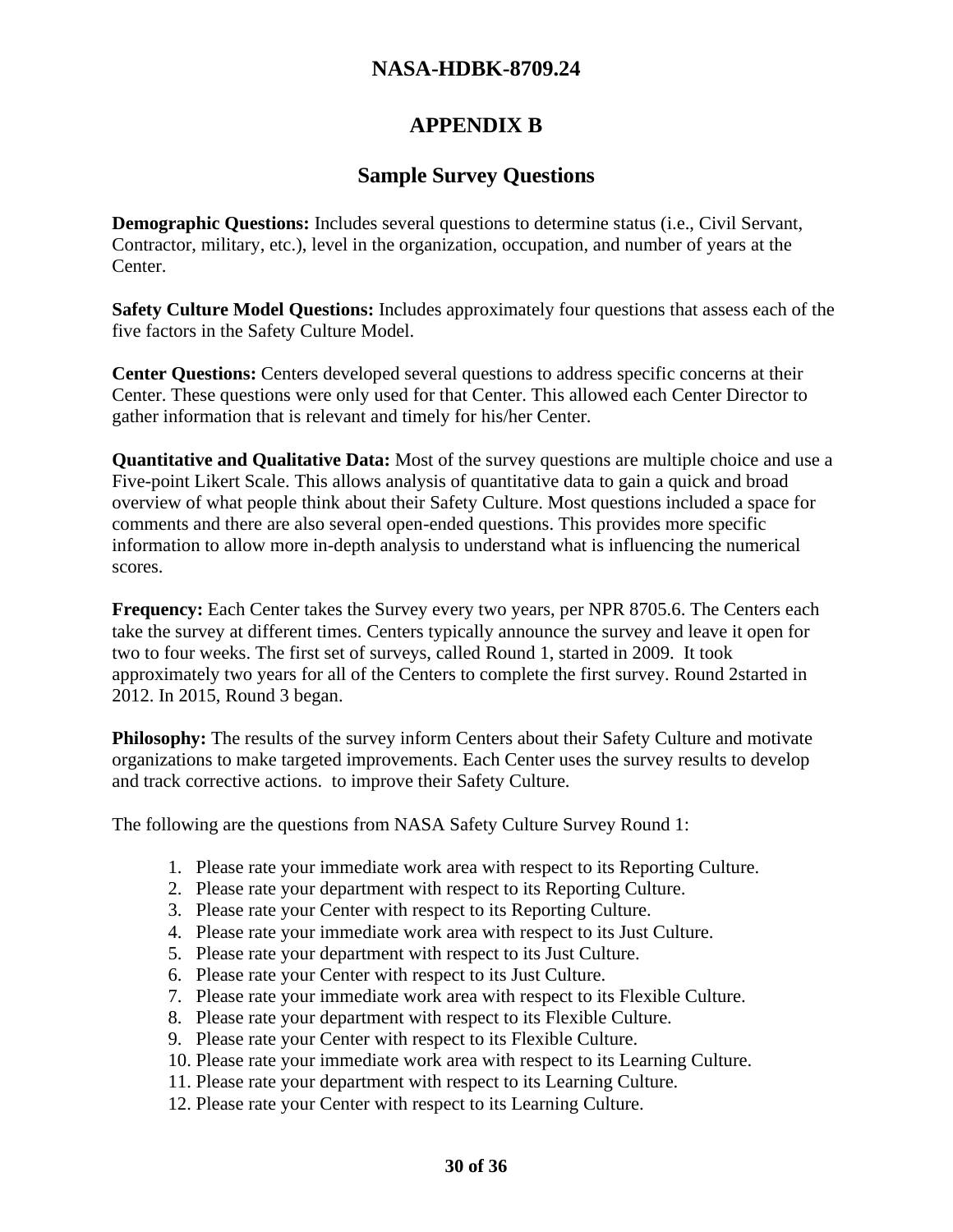- 13. Please rate your immediate work area with respect to its Engaged Culture.
- 14. Please rate your department with respect to its Engaged Culture.
- 15. Please rate your Center with respect to its Engaged Culture.
- 16. Please specify the characteristic of Safety Culture that you feel is the most significant.

The following are the questions from NASA Safety Culture Survey Round 2:

- 1. Please rate your immediate work area with respect to its Reporting Culture.
- 2. I know how to report safety concerns.
- 3. People are encouraged to report safety concerns.
- 4. Reported safety concerns are addressed at my Center
- 5. Please rate your work area with respect to its Just Culture
- 6. I am comfortable discussing unsafe conditions with my manager if/when I see them although it may impact my work.
- 7. People are recognized for their contributions to safety.
- 8. Appropriate action is taken if safety rules are violated.
- 9. Please rate your immediate work area with respect to its Flexible Culture.
- 10. I have contributed to creative solutions to make things safer.
- 11. People in our organization manage change well.
- 12. Safety processes change to prevent future mishaps at my center.
- 13. Please rate your immediate work area with respect to its Learning Culture.
- 14. We learn from our successes and our failures.
- 15. People at my Center actively share safety information from past experiences.
- 16. My Center uses safety information from past experiences in future decision making.
- 17. Please rate your immediate work area in terms of its Engaged Culture.
- 18. I share responsibility for improving safety at my Center.
- 19. Leaders demonstrate they value safety by "walking the talk."
- 20. Employees get involved when concerned about safety.

The following are the questions from NASA Safety Culture Survey Round 3:

- 1. Please rate your immediate work area with respect to its Reporting Culture.
- 2. I know how to report safety concerns.
- 3. People are encouraged to report safety concerns.
- 4. Reported safety concerns are addressed at my Center.
- 5. Please rate your immediate work area with respect to its Just Culture.
- 6. I am comfortable discussing unsafe conditions without fear of reprisal.
- 7. People are recognized for their contributions to safety.
- 8. Appropriate action is taken when safety rules are not followed.
- 9. Please rate your immediate work area with respect to its Flexible Culture.
- 10. My Center uses information from past experiences to improve safety.
- 11. People in our organization manage change well.
- 12. Processes change to improve safety at my Center.
- 13. Please rate your immediate work area with respect to its Learning Culture.
- 14. We learn from our successes and our failures.
- 15. People at my Center actively share safety information from past experiences.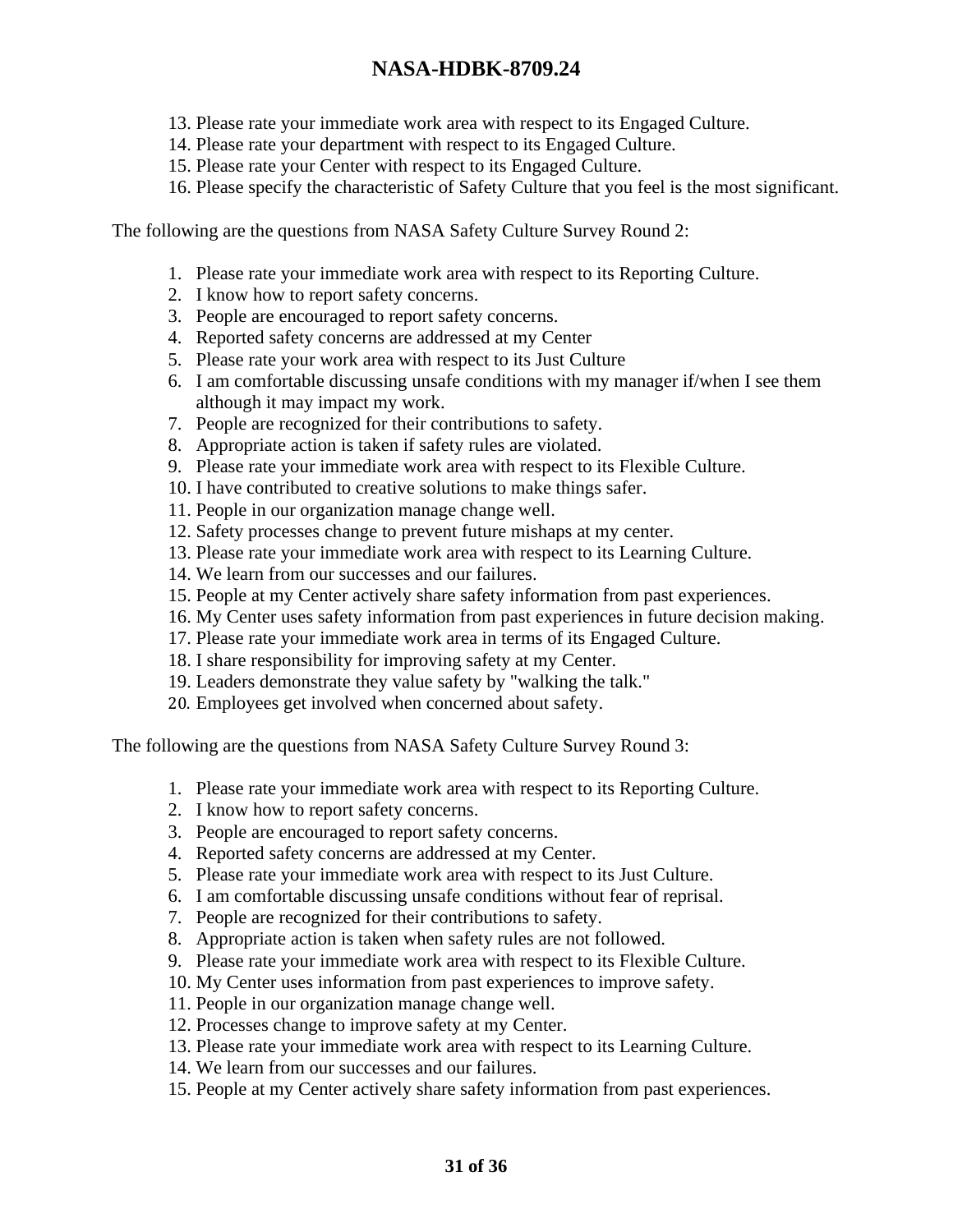- 16. Employees in my work area share knowledge with each other.
- 17. Please rate your immediate work area with respect to its Engaged Culture.
- 18. I share responsibility for improving safety at my Center.
- 19. Supervisors share responsibility for improving safety at my Center.
- 20. Leaders demonstrate they value safety by "walking the talk."
- 21. Employees are protected from health and safety hazards on the job.
- 22. I have sufficient resources (e.g., people materials, budget) to get my job done safely.

The following are the questions from NASA Safety Culture Survey Round 4:

- 1. Please rate your immediate work area with respect to its Reporting Culture.
- 2. I know how to report safety concerns.
- 3. People are encouraged to report safety concerns.
- 4. Reported safety concerns are addressed at my Center.
- 5. Please rate your immediate work area with respect to its Just Culture.
- 6. I am comfortable discussing unsafe conditions without fear of reprisal.
- 7. People are recognized for their contributions to safety.
- 8. Appropriate action is taken when safety rules are not followed.
- 9. Please rate your immediate work area with respect to its Flexible Culture.
- 10. My CENTER uses information from past experiences to improve safety (new)
- 11. People in our organization manage change well.
- 12. Processes change to improve safety at my Center.
- 13. Please rate your immediate work area with respect to its Learning Culture.
- 14. We learn from our successes and our failures.
- 15. People at my CENTER actively share safety information from past experiences.
- 16. Employees in my work area share knowledge with each other.
- 17. Please rate your immediate work area with respect to its Engaged Culture.
- 18. I share responsibility for improving safety at my center.
- 19. Supervisors share responsibility for improving safety at my Center. (new)
- 20. Leaders demonstrate they value safety by "walking the talk."
- 21. In the last 12 months, I've been asked or felt pressured to compromise safety to get my job done.
- 22. I have sufficient resources (e.g., people materials, budget) to get my job done safely.

The following are the questions from NASA Safety Culture Survey Round 5:

- 1. Please rate your immediate work area with respect to its Reporting Culture.
- 2. I know how to report safety concerns.
- 3. People are encouraged to report safety concerns.
- 4. Reported safety concerns are addressed at my Center.
- 5. Please rate your immediate work area with respect to its Just Culture.
- 6. I am comfortable discussing unsafe conditions without fear of reprisal.
- 7. People are recognized for their contributions to safety.
- 8. Appropriate action is taken when safety rules are not followed.
- 9. Please rate your immediate work area with respect to its Flexible Culture.
- 10. My CENTER uses information from past experiences to improve safety (new)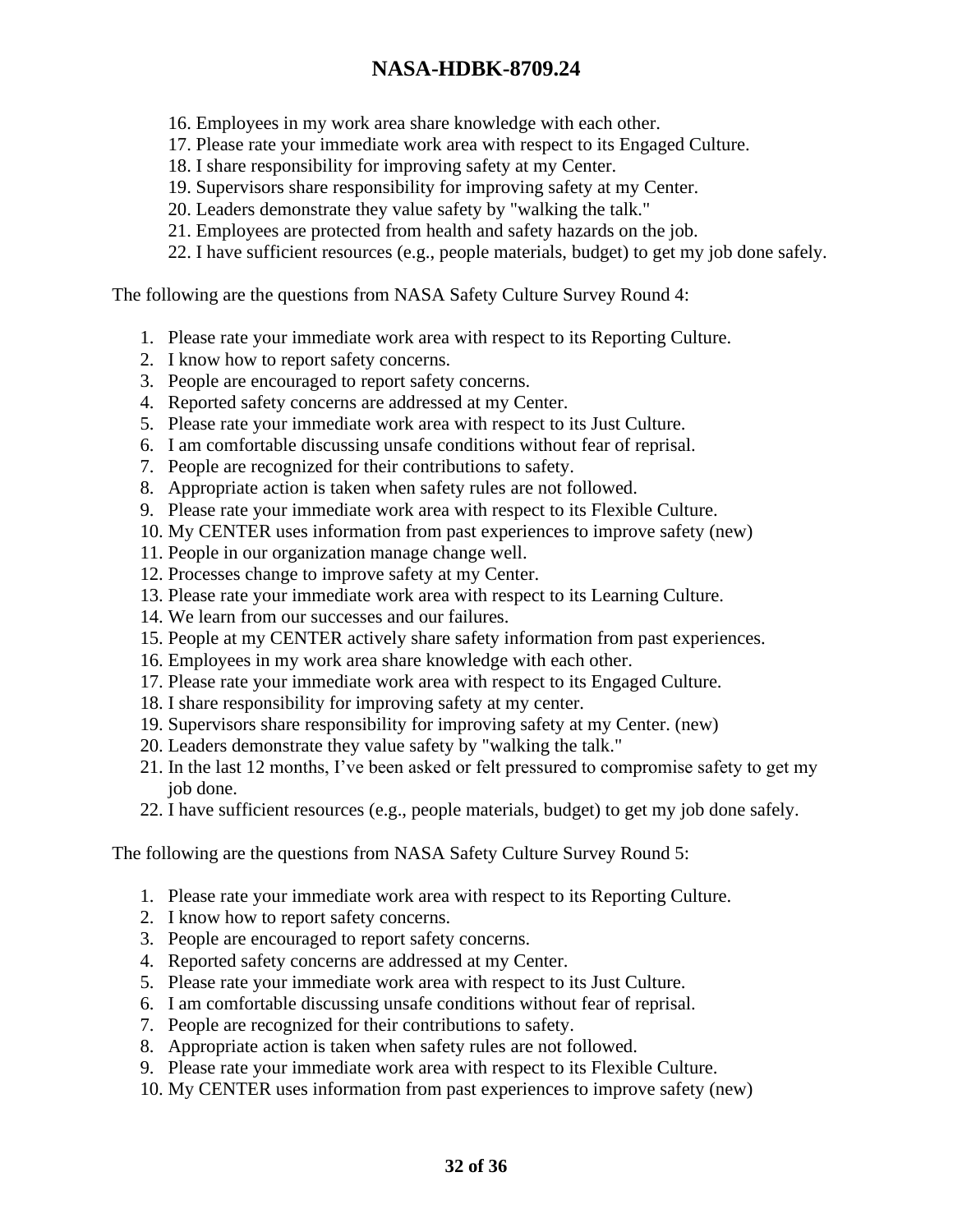11. People in our organization manage change well.

- 12. Processes change to improve safety at my Center.
- 13. Please rate your immediate work area with respect to its Learning Culture.
- 14. We learn from our successes and our failures.
- 15. People at my CENTER actively share safety information from past experiences.
- 16. Employees in my work area share knowledge with each other.
- 17. Please rate your immediate work area with respect to its Engaged Culture.
- 18. I share responsibility for improving safety at my center.
- 19. Supervisors share responsibility for improving safety at my Center.
- 20. Leaders demonstrate they value safety by "walking the talk."
- 21. I have **not** been pressured to cut corners or compromise safety.
- 22. I have sufficient resources (e.g., people materials, budget) to get my job done safely.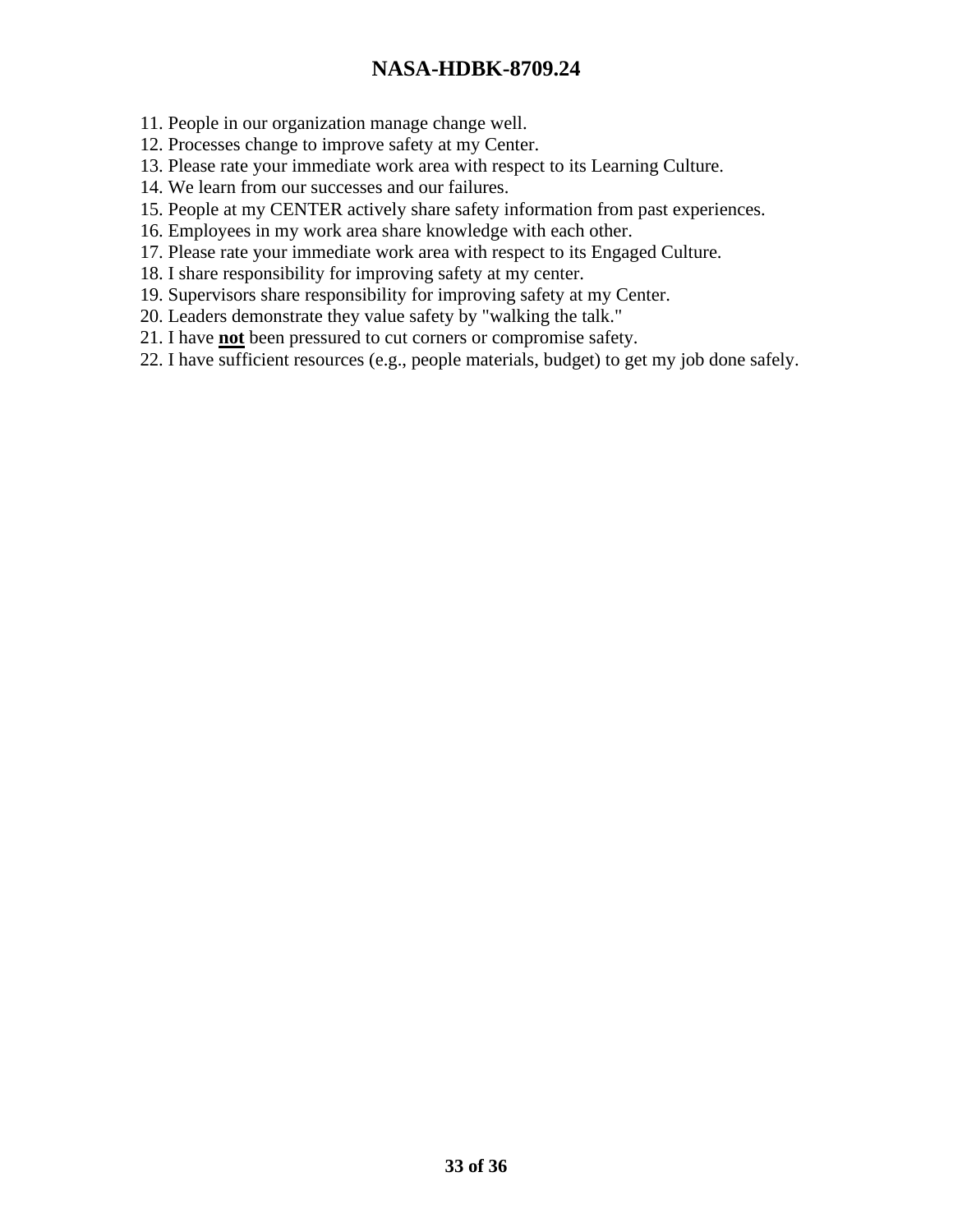# **APPENDIX C**

# **Mishap Investigation Safety Culture Considerations**

Upon completion of the investigation's determination of mishap causal factors, assess the extent to which each of NASA's five safety cultural elements were evident.

**Reporting Culture: We report our concerns**. *In a Reporting Culture, everyone is encouraged to report safety concerns. An atmosphere of trust exists between leadership and employees, with employees knowing that important information will be heard and acted upon appropriately. No one should ever be afraid to speak up; it could save a life.*

- **RED Multiple deficiencies in this element were significant issues in one or more causal factors.**
- **YELLOW One or more deficiencies in this element had some relevance to the mishap.**
- **GREEN It was not readily apparent that there were deficiencies in this element relevant to the mishap.**

#### **Considerations for investigation and witness interviews:**

- What are appropriate reporting processes? Do personnel involved in the mishap know them?
- Do personnel know of independent reporting avenues such as NSRS, Close Call or OSHA?
- Do personnel encourage each other to speak up about known issues, defects or hazards?

**Just Culture: We have a sense of fairness.** *A Culture that is Just balances the need for discipline when warranted, with rewards when earned. People clearly understand acceptable and unacceptable behaviors. There's a sense of fairness in how business is conducted for everyone. In a Just Culture, those in authority do not "shoot the messenger" for bringing up safety concerns.*

- **RED** Multiple deficiencies in this element were significant issues in one or more causal factors.
- **YELLOW** One or more deficiencies in this element had some relevance to the mishap.
- **GREEN** It was not readily apparent that there were deficiencies in this element relevant to the mishap.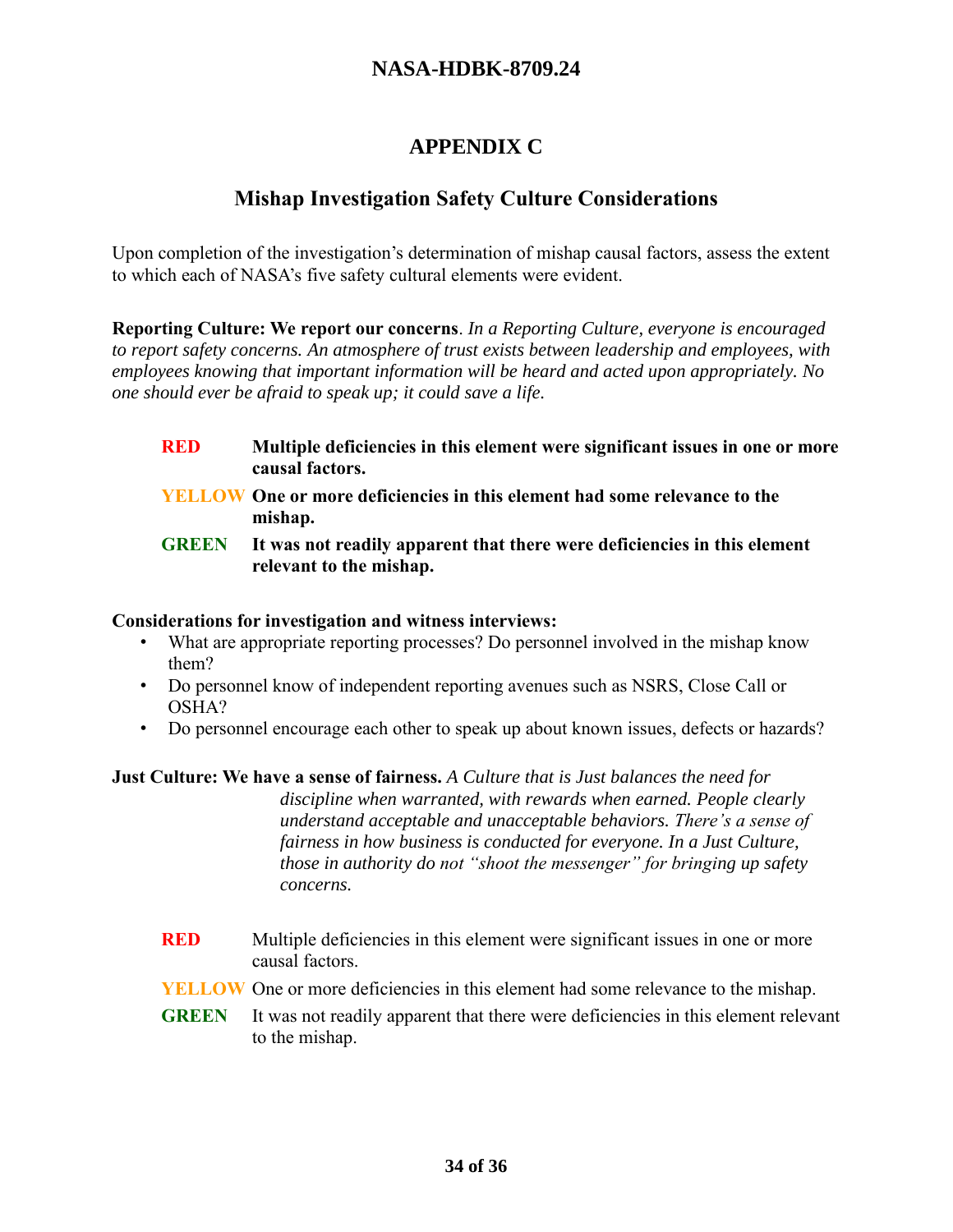#### **Considerations for investigation and witness interviews:**

- Are management expectations understood and respected?
- Do personnel, including leaders, involved in the mishap model convey behavioral norms?
- Do personnel treat each other with respect?
- Is a lack of fairness in relationships, rewards, discipline, assignments, or other aspects evident in the workplace?

**Flexible Culture: We change to meet new demands.** *A Flexible Culture is one that builds in resilience from the beginning. It enables an organization to adapt to unforeseen developments and make changes based on incoming trend information. It also allows an organization to push past obstacles when something new or different happens. In a Flexible Culture, operations aren't disrupted by additional demands, but continues to operate in a steady state to successfully complete the mission.*

- **RED** Multiple deficiencies in this element were significant issues in one or more causal factors.
- **YELLOW** One or more deficiencies in this element had some relevance to the mishap.
- **GREEN** It was not readily apparent that there were deficiencies in this element relevant to the mishap.

#### **Considerations for investigation and witness interviews:**

- Are changes consistently communicated?
- Do personnel understand and accept change decisions?
- Do personnel cooperate to make change successful?

#### **Learning Culture: We learn from our successes and mistakes.** *In a Learning Culture,*

*employees collect, assess and share information, both formally and informally. That includes continuing education programs such as SATERN and the Safety and Mission Assurance Technical Excellence Program, as well as resources on the NASA Engineering Network and NASA Safety Center websites. It is important for employees to learn from their experiences and apply that knowledge to their jobs.*

- **RED** Multiple deficiencies in this element were significant issues in one or more causal factors.
- **YELLOW** One or more deficiencies in this element had some relevance to the mishap.
- **GREEN** It was not readily apparent that there were deficiencies in this element relevant to the mishap.

#### **Considerations for investigation and witness interviews:**

• Are there systems in place that are routinely used to share relevant lessons?